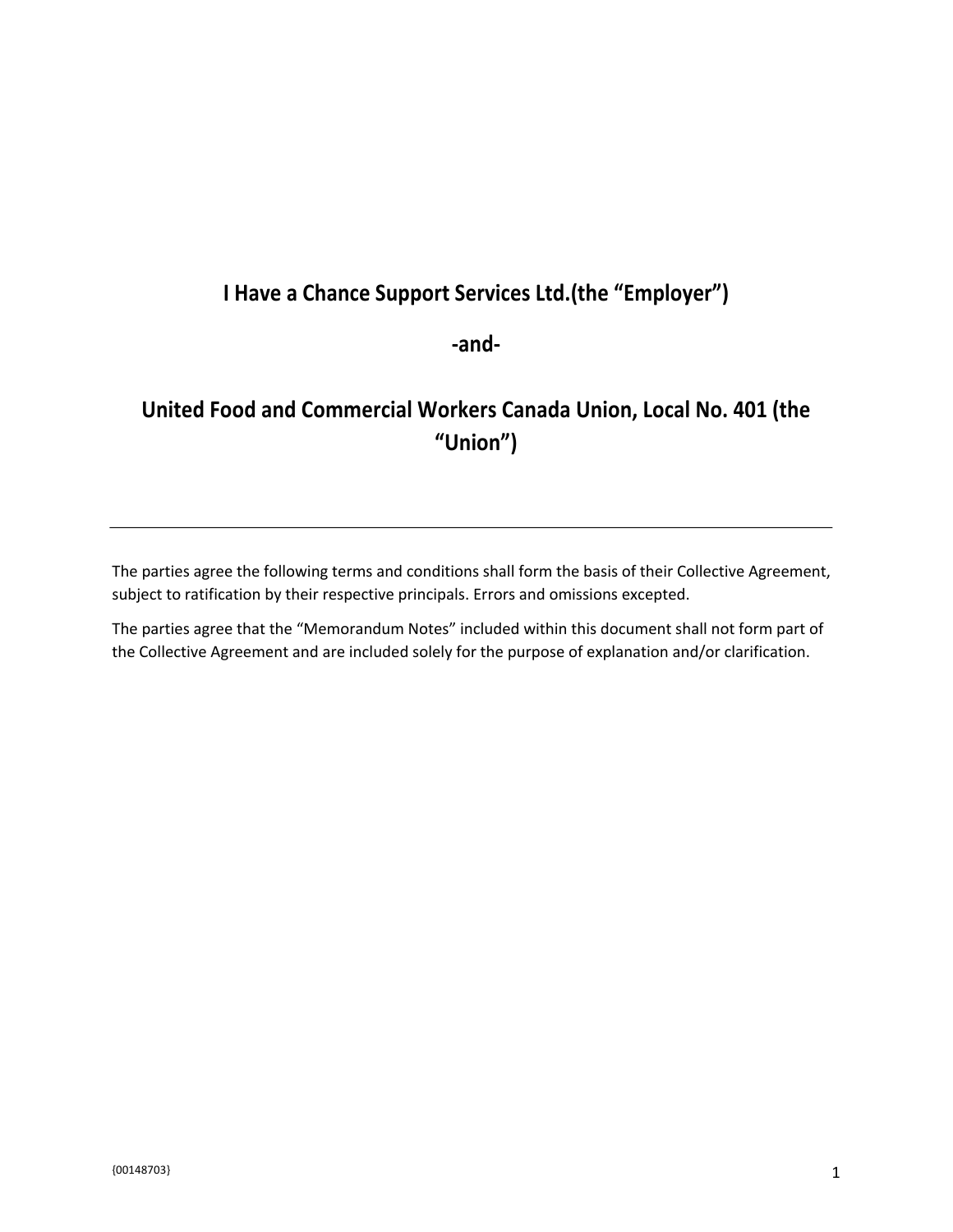#### **Article 1 – Scope and Recognition**

1.1 I Have a Chance Support Services Ltd (hereinafter referred to as the "Employer") recognizes the United Food and Commercial Workers Canada Union, Local No. 401 (hereinafter referred to as the "Union") for the duration of this Agreement as the sole collective bargaining agent for the purposes of collective bargaining in respect of wages and other conditions of employment on behalf of the employees of the Employer as set out in the Certificate of the Alberta Labour Relations Board dated July 19, 2021 (Board Certificate Number C1939-2021) and as the certificate may be amended from time to time.

### **Article 2 – Purpose**

- 2.1 The spirit and intention of this Agreement is to maintain good and amicable relations between the Employer and all of its employees covered by this Agreement, to maintain mutually satisfactory working relations between the Employer and its employees, establish and maintain rates of pay and conditions of employment, to provide appropriate procedures for the prompt resolution of grievances and problems, and to recognize the mutual value of joint discussion, consultation, and negotiation.
- 2.2 The provisions of this Agreement are intended to be gender neutral, and will be interpreted on that basis.

### **Article 3 – Union Security**

- 3.1 The Employer agrees to deduct from the gross regular paycheque of each employee for whom the Union has bargaining authority under this Agreement, union dues or sums in lieu of any such dues, and initiation fees, as specified by the Union. Said deductions shall occur on the employee's regular paycheque.
- 3.2 Membership dues or sums in lieu so deducted from salaries shall be paid within thirty (30) calendar days following each pay period. Said payments shall be supported by a list of employees and the amount deducted on each person's behalf.
- 3.3 The Employer agrees to include total annual dues on T-4 slips.
- 3.4 The Employer shall submit the dues and employee list electronically in a manner acceptable to both parties.
- 3.5 The Employer agrees to post the Agreement and other Union material on its Sharevision site for access for all bargaining unit members. Employees shall be notified where to find the Agreement during their orientation. If an employee desires a printed copy of the Agreement, the Union agrees to provide a copy of the Agreement to the employee, with no cost to the Employer.
- 3.6 The Employer undertakes that it will not enter into any other agreement or contract with those employees for whom the Union has bargaining rights either individually or collectively which will conflict with any of the provisions of this Agreement.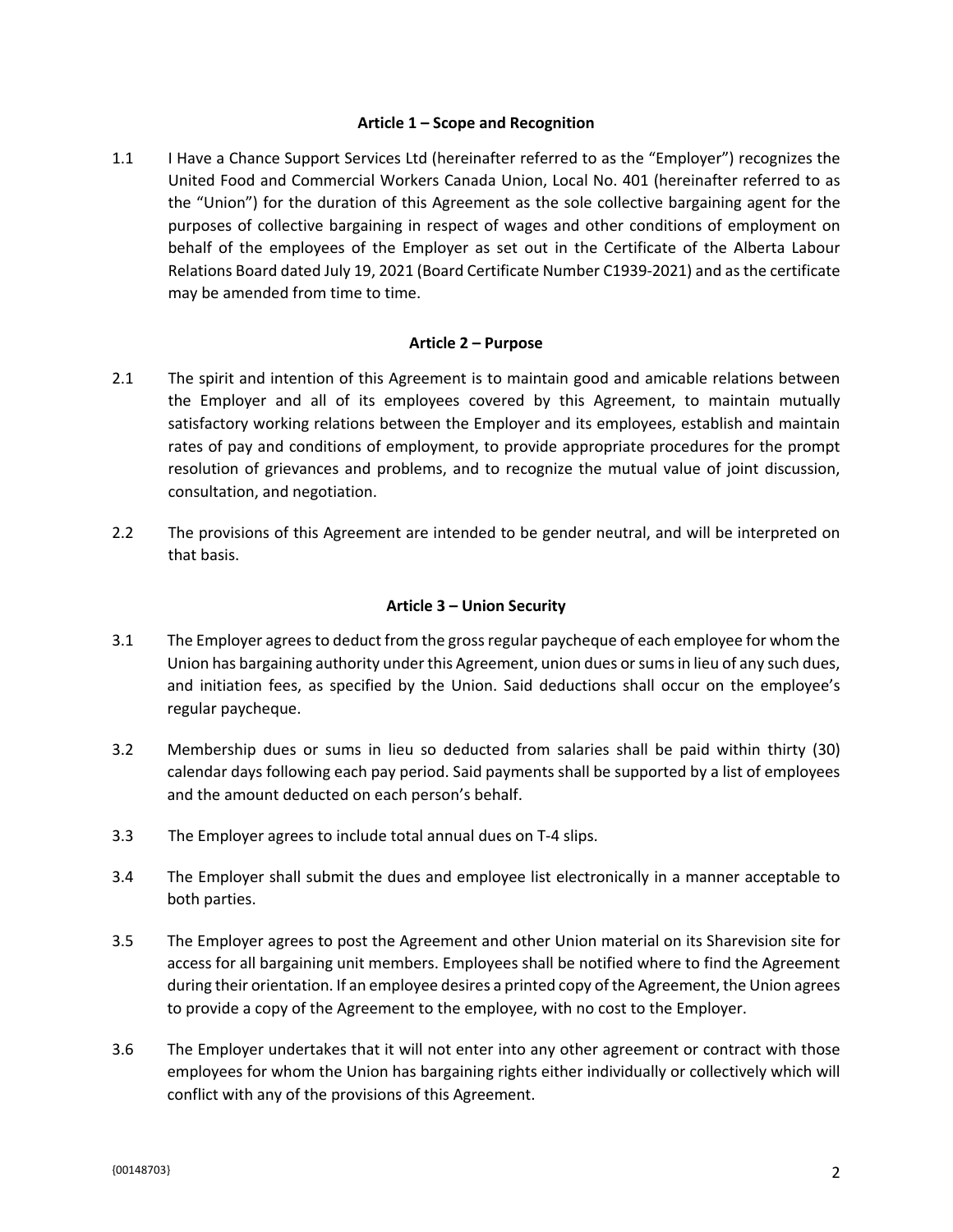- 3.7 For the purposes of this Agreement, the Union shall be represented by its properly appointed officers. The Union shall provide the Employer with a current list of the officers' names.
- 3.8 All correspondence between the parties shall flow between designated representatives of the Employer and designated representatives of the Union. Both parties shall advise each other, in writing, of the names of their representatives. The Employer agrees that a Union Steward will be invited to meet with new hires during their orientation period. The time allotted for such a meeting shall not be less than twenty-five (25) minutes. Where more than one employee has been hired, the meeting will be arranged with all new hires in attendance at the orientation period.
- 3.9 Every three (3) months, the Employer shall meet with the Union to ensure that the Union dues, initiation fees and any other assessments are being deducted and remitted properly and correctly. These meetings shall no longer be required on the passing of one (1) year of the effective date of this Agreement.
- 3.10 The Union will provide the required changes and the Employer will apply them. If there are errors or omissions, the errors or omissions shall be corrected.
- 3.11 The Employer will supply a report to the Union containing the following information on a mutually agreed data processing medium following the close of the Employer's four (4) or five (5) week accounting period:
	- a) full name; b) employee number; c) status (full-time, casual, active, inactive); d) classification; e) social insurance number; f) date of birth; g) date of hire; h) union seniority date; i) termination date and reason for termination; j) home address (including City and Postal Code); k) phone numbers (cell and home); l) current rate of pay; and m) hours worked in the period.

### **Union Membership**

3.12 All employees of the Employer covered by this Agreement; shall as a condition of continued employment, become members in good standing of the Union. The Employer will supply a copy of an application (provided by the Union) for union membership to each new employee hired and return it to the Union within the first week of employment.

**Memorandum Note: Following ratification, the Employer and the Union will write to and pursue confirmation from the Alberta Labour Relations Board, that the practice of using digital Union membership cards, for new hires in the bargaining unit, is acceptable.**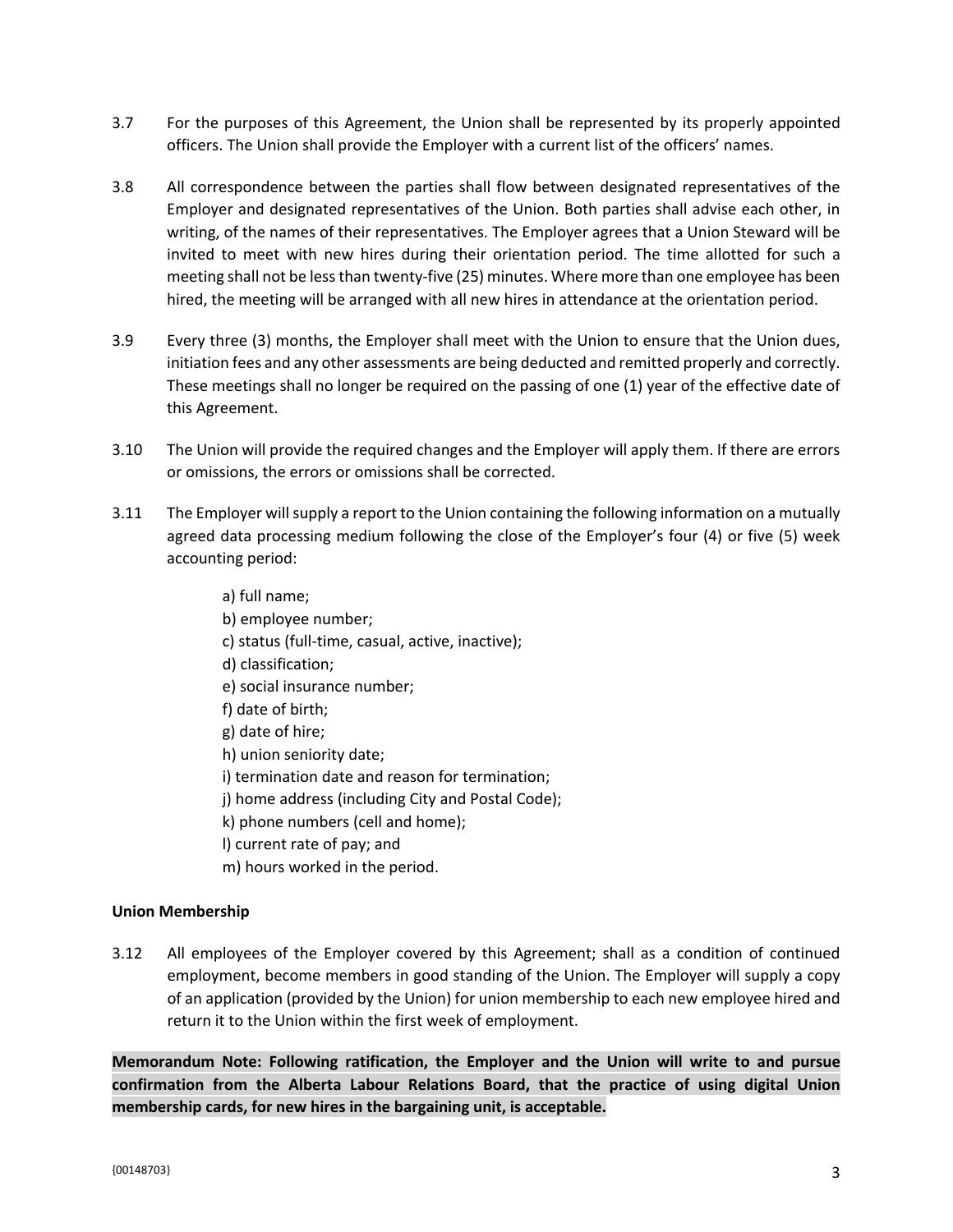- 3.13 On commencement of employment, new employees shall be introduced to the Union Steward or Union Labour Relation Officer who will provide the employee with a copy of the Agreement and other pertinent information.
- 3.14 An employee who is temporarily filling an out-of-scope position for a term of three (3) months or less continue to have Union dues deducted from their paycheque and shall be entitled to all benefits and rights afforded by this Agreement.

### **Recognition of Union Stewards**

- 3.15 Union Stewards may be appointed or elected by the Union from time to time, and the Union will identify to the Employer its designated Union Stewards. The Union agrees that it shall only be entitled to name up to one (1) Union Steward for every 30 members to a maximum of six (6).
- 3.16 Employees of the Employer who are Union Stewards shall not suffer loss of regular straight time wages for time spent in Union-Management meetings, grievance meetings or for performing other Union Steward functions.
- 3.17 The Union acknowledges that Union Stewards have regular duties to perform on behalf of the Employer and may not leave their regular duties without notifying their client care manager. Each Union Steward shall, with the consent of the client care manager, be permitted to leave their regular duties for a reasonable length of time, without loss of pay, to function as a Union Steward as provided in this Agreement. Such consent from the client care manager shall not be unreasonably withheld. When Union Steward or Union Labour Relation Officers are meeting with an employee(s) pertaining to Union business, it is expected that wherever possible such discussion shall take place during the employee's coffee or meal break. Where this is not possible, the employee must receive approval of their immediate supervisor who is not within the scope of the bargaining unit prior to leaving their regular duties.

#### **Article 4 – Non-Discrimination**

- 4.1 The Employer will not discriminate in its hiring and employment practices against persons, in accordance with the *Alberta Human Rights Act*, as amended and to include union membership and activity in the Union.
- 4.2 The Union will not discriminate in its practices against persons, in accordance with the *Alberta Human Rights Act*, as amended.

#### **Article 5 – Management Rights**

5.1 The Employer will be the sole judge of the appropriate location of its place or places of business, the number of employees to be employed, and the work to be performed at all such locations. Except where otherwise expressly limited by a specific provision of this Agreement, the Employer shall have the sole and exclusive right to determine all matters pertaining to the management of the Employer and its affairs. Without limiting the generality of the foregoing, such Employer rights shall include the right to: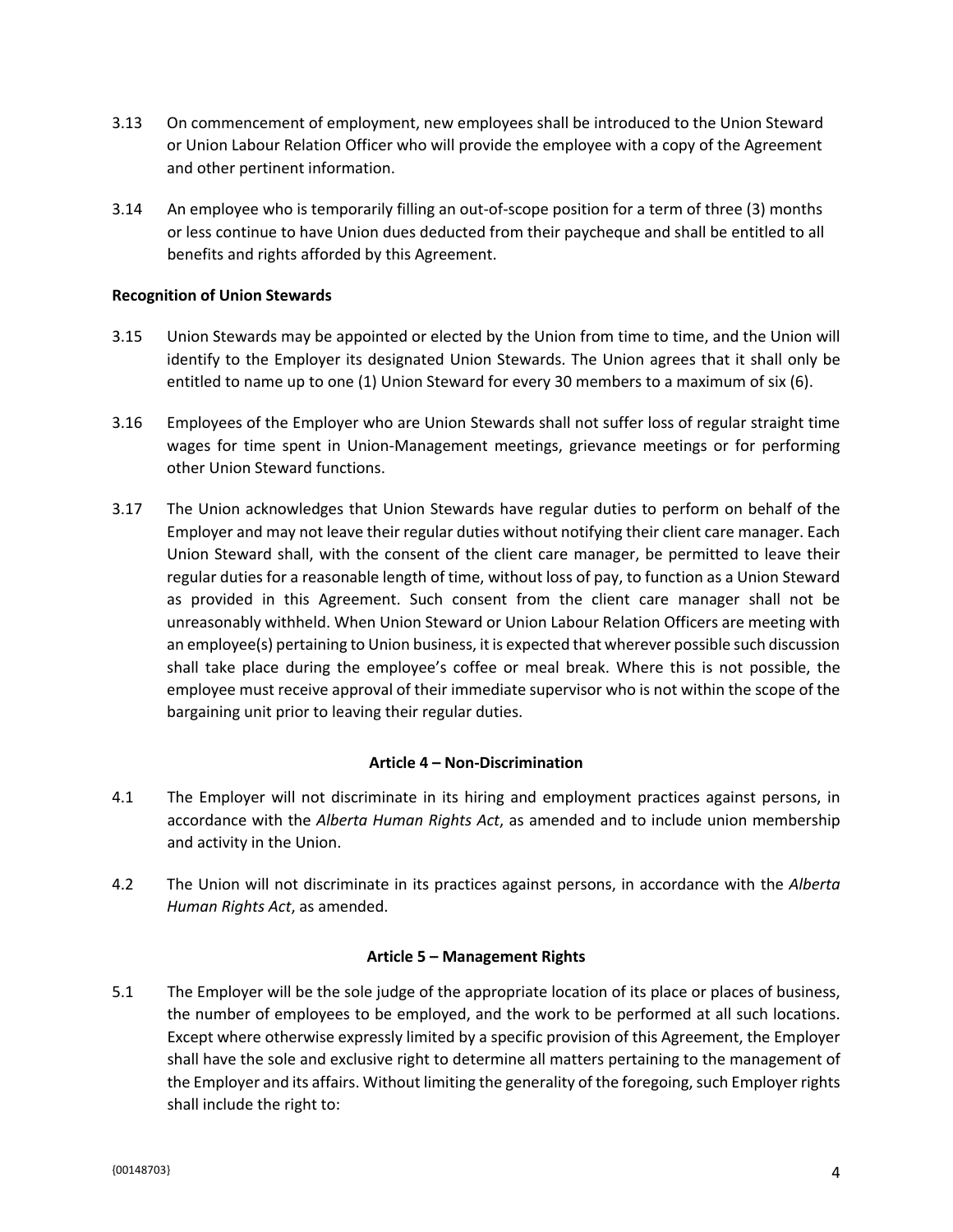- (a) Maintain order, discipline efficiency and to make, alter, and enforce, from time to time, rules and regulations to be observed by an employee, which are not in conflict with any provision of this Agreement;
- (b) Direct the working force and to create new classifications and work units and to determine the number of employees, if any, needed from time to time in any work unit or classification and to determine whether or not a position, work unit, or classification will be continued or declared redundant;
- (c) Hire, promote, transfer, layoff, and recall employees;
- (d) Demote, discipline, suspend, or discharge for just cause.
- 5.2 An employee shall lose their seniority and their employment shall be at an end, if they:
	- (a) retire;
	- (b) resign;
	- (c) fail to return to work at the expiration of an authorized leave;
	- (d) fail to respond to a recall notice within the time required under this Agreement;
	- (e) are discharged for just cause; or
	- (f) fail to report for five (5) consecutive shifts without providing the Employer with a reasonable explanation for the absence.

### **Employee Rights**

- 5.3 The Company recognizes, as far as it is reasonably practical to do so, the following employee rights:
	- a) Full, fair, and due process with Union representation in all circumstances contemplated by this Agreement;
	- b) The right to a safe and healthy workplace;
	- c) Be compensated for all work required to be performed in accordance with this Agreement and at the direction of the Employer;
	- d) Be informed of all applicable workplace rights, obligations, policies, and rules;
	- e) To receive training that is reasonably required for the performance of the employee' job duties;
	- f) Participation in lawful Union activity;
	- g) All statutory benefits, rights, and other privileges.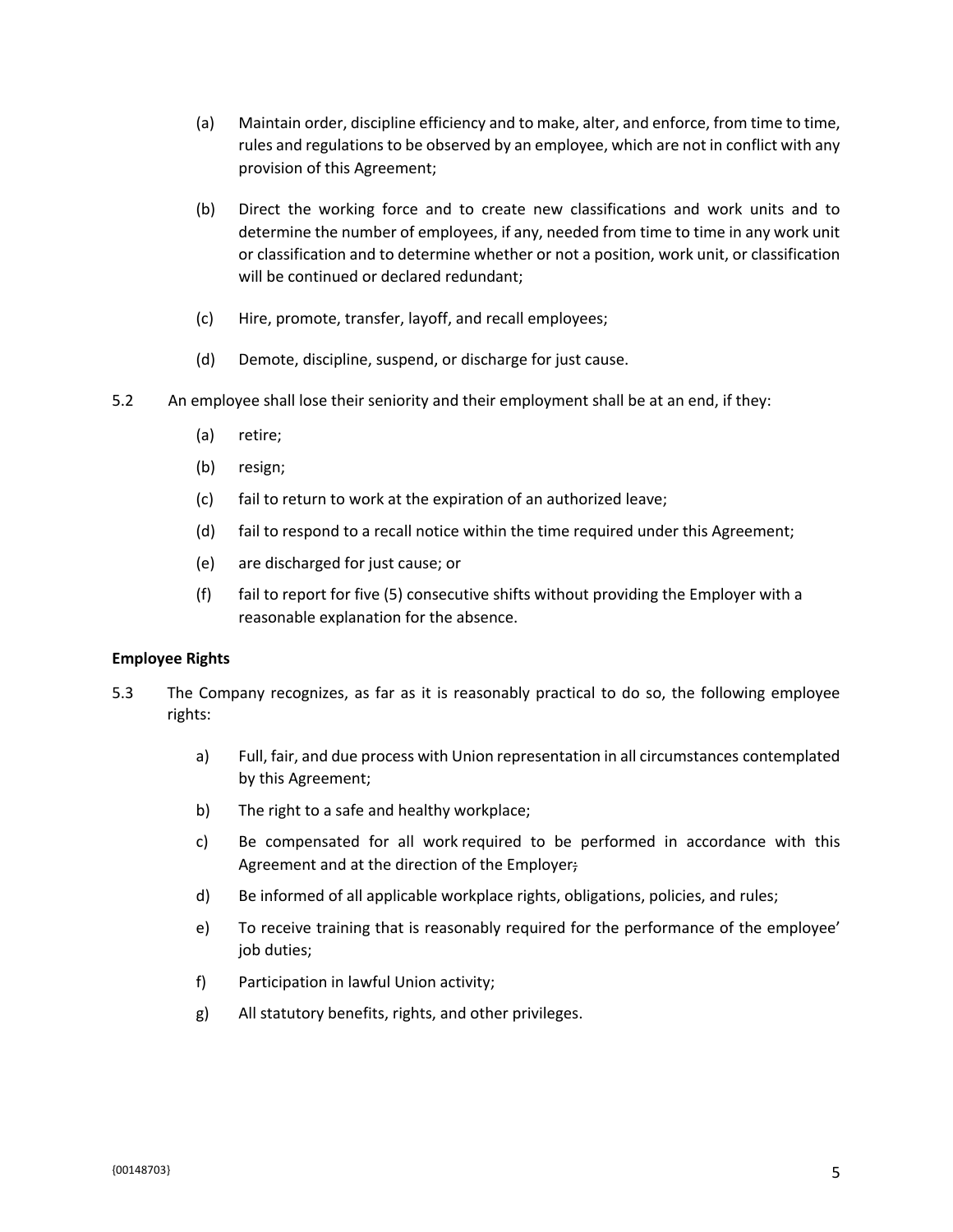#### **Article 6 – No Strike, No Lockout**

- 6.1 The Union agrees that there shall be no strikes and the Employer agrees that there shall be no lockouts during the term of this Agreement. The meaning of the word "strike" and "lockout" shall be as defined in the *Alberta Labour Relations Code*.
- 6.2 In the event of a breach of a violation of this Article, the Union, upon being informed thereof by the Employer, shall immediately notify the employees it represents that such conduct and/or other work interferences is unauthorized and in violation of this Agreement, and direct those involved to immediately resume work. Further, upon being notified of any conduct or acts on the part of any of the employees it represents in violation of this Article, the Union shall take immediate positive action to cause such conduct to be ceased.

### **Article 7 – Discipline**

- 7.1 Any employee shall have the right to have a Union Stewart or Union Labour Relation Officer present at any meeting that the employee believes may be disciplinary in nature. The Employer shall notify the Union of the date, time, and place of such meetings and the meetings shall be scheduled in advance in order for the Union Steward or Union Labour Relation Officer to be present, and will not be unreasonably delayed. It is understood that the Union may participate by phone, virtually or in person.
- 7.2 Upon written request, an employee shall have the right to review their personnel file once a year.
- 7.3 A copy of all written disciplinary action shall be provided to the employee concerned. A copy shall be forwarded to the Union office.
- 7.4 Reprimands and suspensions will be removed from an employee's personnel file if the employee's record is discipline free for eighteen (18) months of employment from the date of the last disciplinary action so recorded.

### **Employee Evaluations**

- 7.5 Any completed evaluation on an employee shall be reviewed with the employee, and the employee shall also be given a copy of their evaluation. The employee shall initial such evaluation as having been read and shall have the opportunity to add their views to such evaluations prior to it being placed on their file. If the employee does not wish to add their views to the evaluation such employee shall make a notation to that effect on the form.
- 7.6 The employee will sign and date the document indicating they have read it. It is understood that evaluations do not constitute disciplinary action unless so indicated in writing to the employee by the Employer.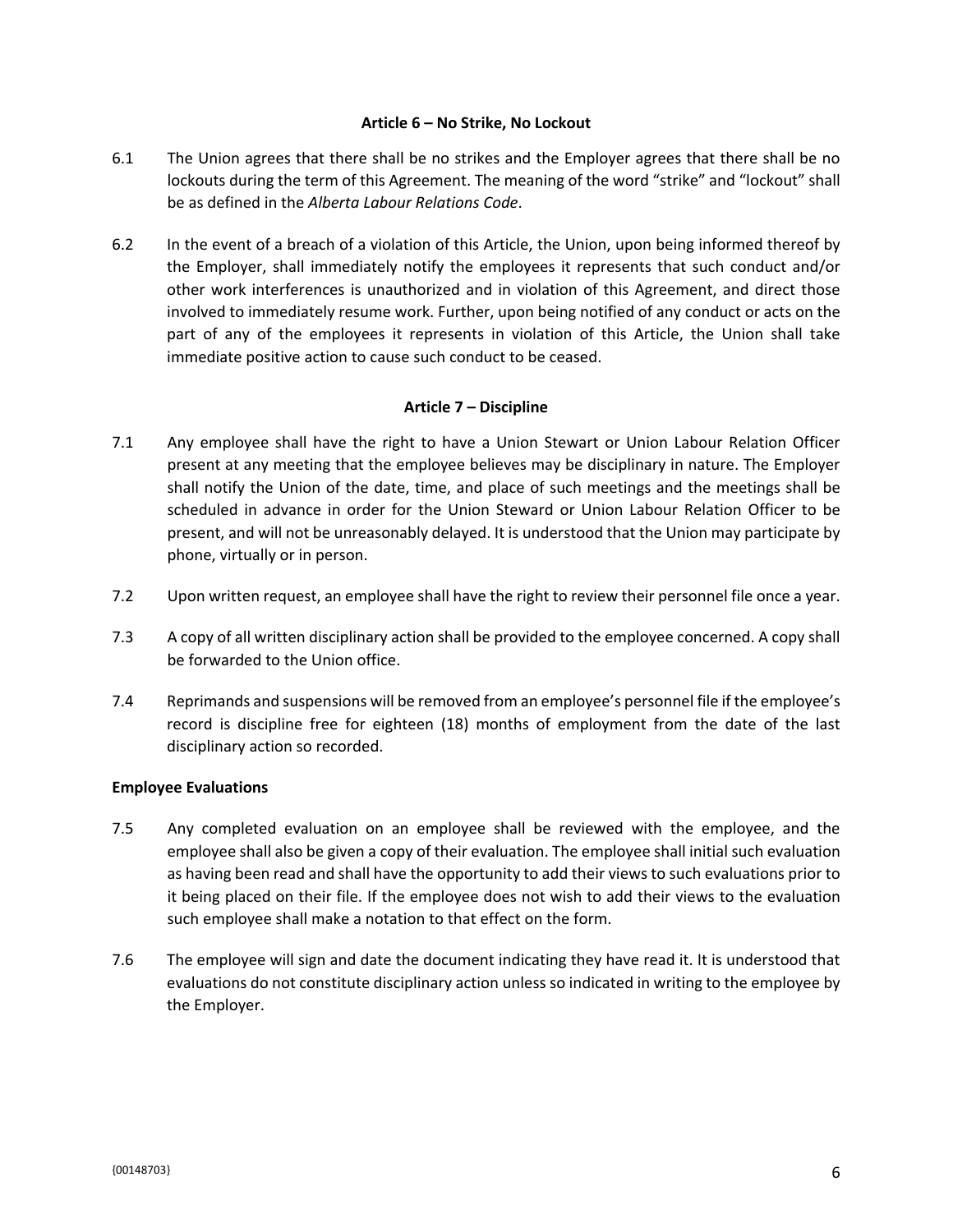#### **Article 8 – Grievances**

- 8.1 A grievance is defined as any complaint, disagreement or difference of opinion between the parties hereto concerning the interpretation, application, operation, or alleged violation of the terms and provisions of this Agreement.
- 8.2 The Employer and the Union agree that it is most desirable to resolve misunderstandings and disputes through discussions between the employee and the appropriate management representative so as to resolve differences quickly and directly without necessarily having to resort to the following formal process. It is understood that employees shall have the right to involve Union Stewards or Union Labour Relations Officers in such a discussion, unless the employee expressly waives that right.
- 8.3 Employees may have the benefit of representation by Union Stewards or Union Labour Relation Officers at any of the steps in the procedure, and similarly management representatives may have the benefit of counsel.
- 8.4 All formal grievances shall be raised within fourteen (14) calendar days of the date on which the grievance becomes apparent, or ought to have become apparent. For grievances respecting terminations, the grievance shall be submitted within fourteen (14) days of the employee being notified of their dismissal. Grievances shall be in writing, must identify the specific clauses in this Agreement that are being violated and provide specific details in writing with respect to the individuals whose rights have been violated and/or damages resulting from the breach of this Agreement. Grievances shall be dealt with in the following manger without stoppage of work.

**Step 1 –** The grievance shall be taken up with the appropriate client care manager who shall render a decision within fourteen (14) calendar days of the receipt of the grievance. A grievance at this step must be reduced to writing, on a form supplied by the Union, stating the facts of the grievance and the remedy requested, and be dated.

In grievances which involve a dismissal, the Employer and the Union may combine Steps 1 and 2 of the grievance procedure to expedite the matter.

In responding to a grievance in Step 1, the client care manager shall reply to the Union in writing as to the disposition of the grievance. In the event the grievance is denied, the client care manager shall identify the reasons for the denial in writing.

**Step 2 –** If a matter is not resolved at Step 1, or if a decision is not rendered within fourteen (14) calendar days, then the Union or its designate may correspond in writing with the Chief Operating Officer or their designate. Any such correspondence from the Union or its designate must identify the specific clauses in this Agreement that are being violated and provide specific details with respect to the individuals whose rights have been violated and/or damages resulting from the breach of this Agreement.

If settlement is not achieved within a further fourteen (14) calendar days of the Chief Operating Officer or their designate receiving correspondence from the Union as part of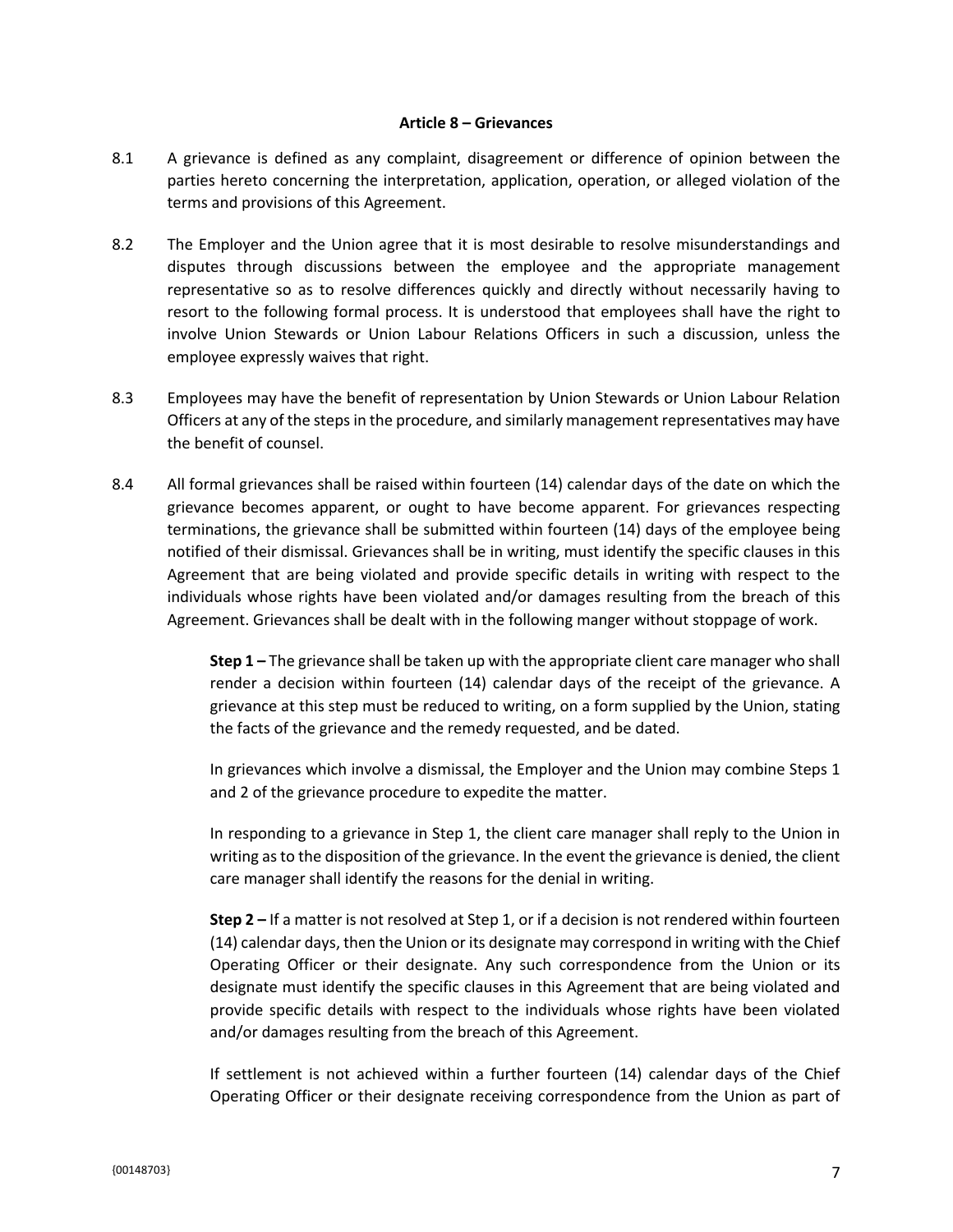this step, a matter may be submitted to arbitration as hereinafter provided for in this Agreement.

In responding to a grievance at Step 2, the Chief Operating Officer shall reply to the Union in writing as to the disposition of the grievance. In the event the grievance is denied, the Chief Operating Officer shall identify the reasons for the denial in writing.

**Step 3 –** A grievance is referred to arbitration by either party giving notice to the other in writing of their intention to do so. Such written notice shall be given within sixty (60) calendar days of the receipt of decision at Step 2, or from the expiry of the time limits at Step 2, whichever is the earlier. Despite the time limit above, the parties agree that they shall make reasonable efforts to refer a grievance to arbitration as soon as reasonably practicable.

The parties will attempt to agree upon the choice of a person to act as single arbitrator within one (1) week of the date of the request for arbitration. Failing that, the Director of Mediation Services in the Province of Alberta shall be requested to assist in the appointment of the arbitrator.

### **Extension of Time Limits**

- 8.5 Time limits set out in this Article may be extended by mutual agreement between the parties, and must be in writing, provided that requests for extension are made prior to the expiry of the time limit. It is agreed that such requests shall not be unreasonably denied.
- 8.6 The time limits expressed in this Article are exclusive of statutory holidays.

#### **Article 9 – Arbitration**

- 9.1 The Arbitrator under Article 8 (Step 3) shall not have authority to alter or change any of the provisions of this Agreement, or to insert any new provisions, or to give any decision contrary to the terms and provisions of this Agreement, but it is agreed that where disciplinary action is involved the Arbitrator shall have the power to award a penalty or amend a penalty imposed by the Employer.
- 9.2 In grievances which involve a termination, the parties will undertake best efforts to prioritize the hearing of the grievance in an expedited fashion.
- 9.3 The findings of and decisions of the arbitrator shall be binding and enforceable on all parties involved.
- 9.4 Each party shall be responsible for one-half the expenses and/or fees payable to the arbitrator.
- 9.5 In any decision rendered by the Arbitrator, the parties agree that the Arbitrator shall maintain the confidentiality of any clients of the Employer. This includes omitting any identifying characteristics and using pseudonyms or initials in place of the client's name.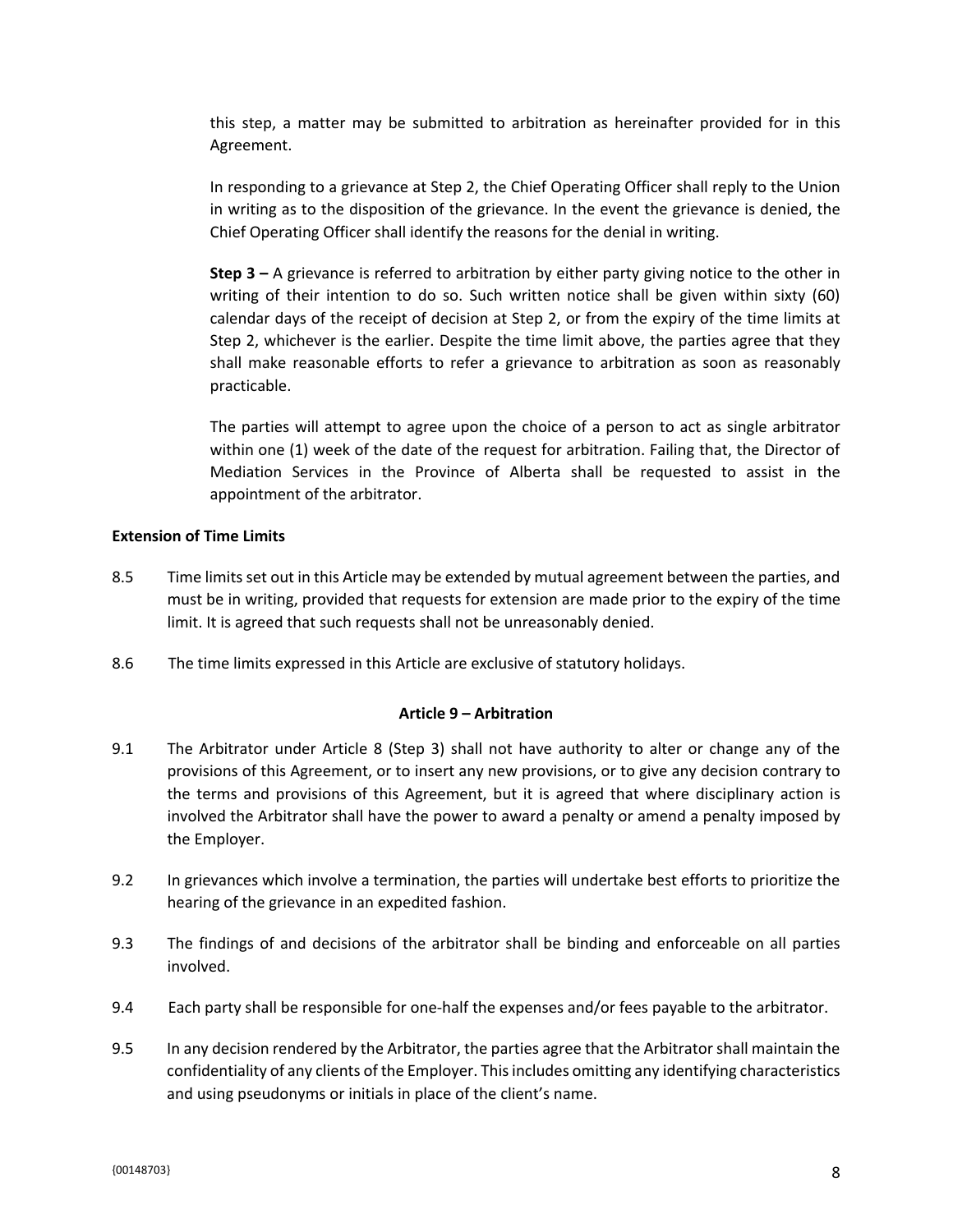#### **Article 10 – Training and Employment Checks**

- 10.1 The Employer shall reimburse employees for the cost of all checks required to be produced prior to hire within thirty (30) days of the employee providing an original receipt to the Employer. It is the responsibility of the employee to request the reimbursement of such costs.
- 10.2 If an employee fails to complete one (1) year of service with the Employer, the employee and Union agree that the Employer may deduct from the employee's final paycheque the reimbursement cost of the checks referenced in Article 10.1.
- 10.3 Employees are required to take and attend all training or workshops required by the Employer. All training and workshops shall be paid for by the Employer. If an employee fails to complete one (1) year of service with the Employer, the employee and the Union agree that the Employer may deduct form the employee's final paycheque the costs associated with any non-Employer specific training or workshops.
- 10.4 When training or workshops required to be completed cannot be completed during regularly scheduled work hours, an employee will be required to complete the training or workshop while the employee is not scheduled to work, during which time the employee will be paid minimum wage.

### **Article 11 – Probationary Period**

- 11.1 A new employee must serve a probationary period of ninety (90) days, upon completion of their probationary period have their seniority back dated to their latest date of hire.
- 11.2 The Employer may extend a new employee's probationary period, with agreement from the Union. Such an extension and the reasons why, shall be made known to the affected employee prior to the expiry of the original probationary period. Probationary employees may be dismissed and shall not have recourse to any grievance or arbitration procedures in this Agreement.

### **Article 12 – Seniority**

- 12.1 Seniority shall be defined as the length of continuous service in their classification. Casual employee seniority shall be defined as their most recent date of hire. If an employee is transferred to a different classification, but is returned to their original classification in three (3) months or less, they shall regain the seniority they held immediately prior to the transfer. Classifications shall be:
	- Support Home Supervisors (SHS)
	- Behavioural Support Workers (BSW)
	- Community Support Workers (CSW)
	- Health Care Aide (HCA)
	- **Casual**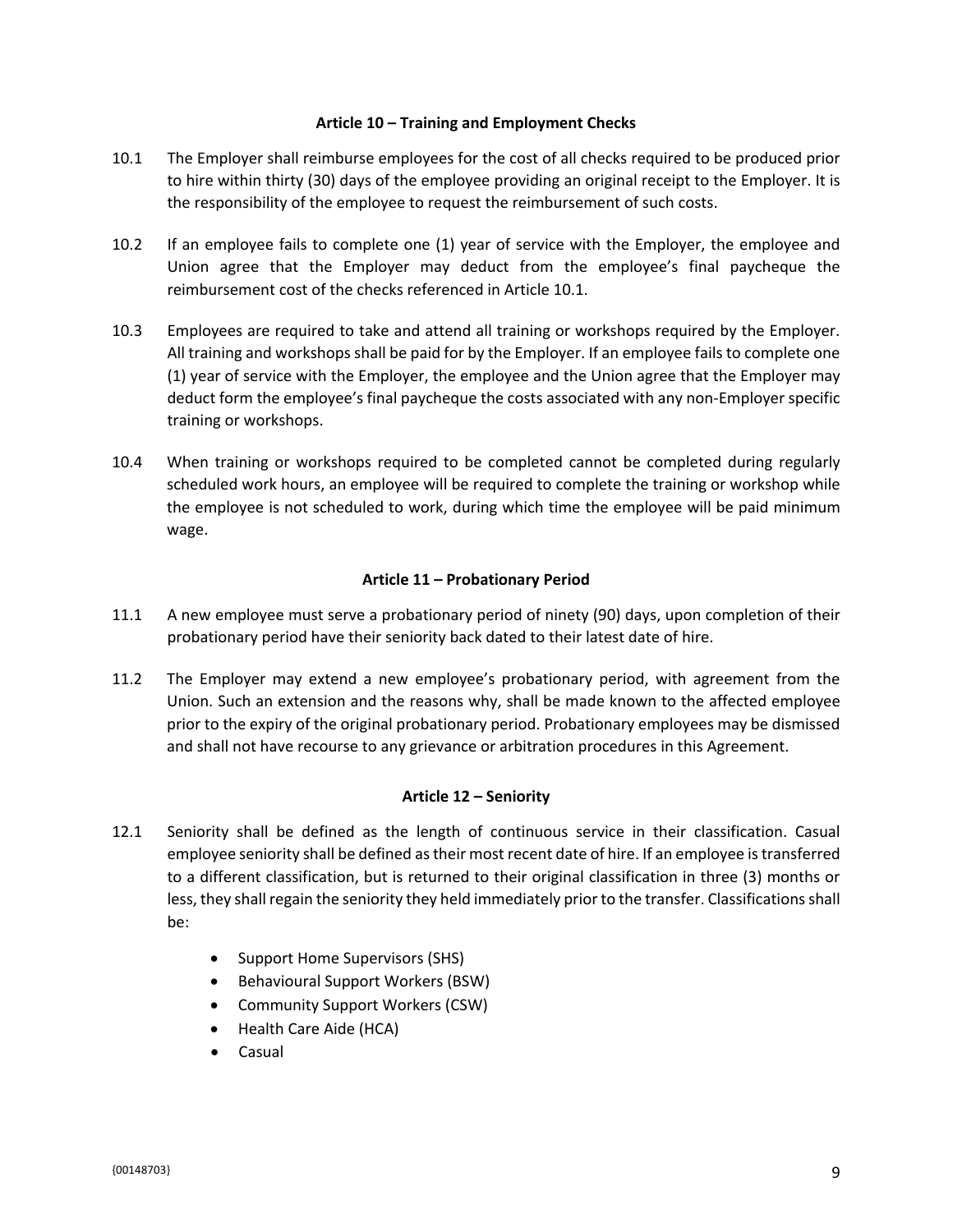- 12.2 In January and July of every calendar year, the Employer shall post the full seniority list showing the seniority of each employee.
- 12.3 Seniority shall continue to accrue during any period of authorized paid or unpaid leave of absence.
- 12.4 Employees within the bargaining unit who accept a permanent position outside the bargaining unit shall not accrue seniority.
- 12.5 Employees accepting a term or temporary position outside the bargaining unit will continue to accumulate seniority for up to three (3) months of the temporary or term assignment.
- 12.6 Employees may request to change from full-time to casual status. Casual employees may apply on available full-time vacancies.

#### **Article 13 – Leaves of Absence**

- 13.1 Nothing in this article affects any right to leave as provided for under the *Employment Standards Code* as may be amended from time to time.
- 13.2 Employees must have been employed for at least 90 days to access any of the leaves outlined in this Article.
- 13.3 Employees are required to provide the notice and all other information as required under *Employment Standards Code* in order to access the leaves in this Article.

#### **BEREAVEMENT LEAVE**

- 13.4 Employees shall be entitled to bereavement leave as follows:
	- (a) seven (7) days in the event of the death of immediate family members defined as:
		- i. Spouse, common-law, or same sex partner;
		- ii. Parent, including stepparent or parent in law;
		- iii. Brother or sister, including stepbrother or sister, or brother or sister in law;
		- iv. Son or daughter, including stepchild or son or daughter in law
	- (b) five (5) days in the even of the death of a grandparent or grandchild; and
	- (c) three (3) days in the event of the death of other relatives.
- 13.5 The first three days of bereavement leave shall be paid, with the remaining days unpaid. Paid bereavement leave shall only apply to circumstances (a) and (b) above.
- 13.6 If an employee is required to travel to attend a funeral, the Employer agrees to provide such additional unpaid travel days as are necessary to attend the funeral.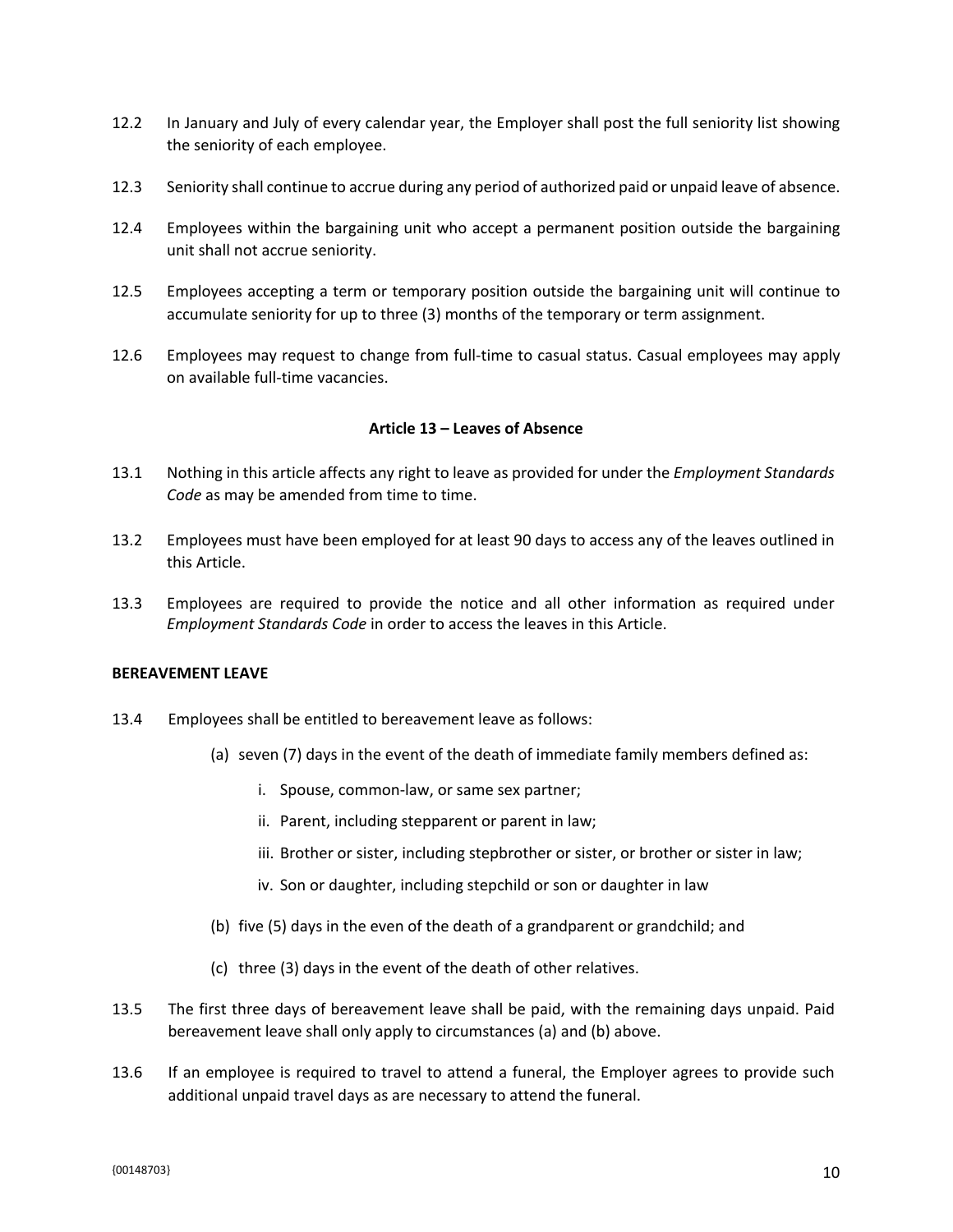#### **CITIZENSHIP CEREMONY LEAVE**

13.7 Employees shall be entitled up to a day of unpaid citizenship ceremony leave to attend a citizenship ceremony to receive a certificate of citizenship.

#### **COMPASSIONATE CARE LEAVE**

13.8 Employees shall be entitled to up to twenty-seven (27) weeks' unpaid compassionate care leave for the purpose of providing care or support to a seriously ill family member.

### **CRITICAL ILLNESS OF A CHILD LEAVE**

13.9 Employees shall be entitled to critical illness leave of up to thirty-six (36) weeks' unpaid leave to provide care or support to a child under the age of 18.

#### **DEATH OR DISAPPEARANCE OF A CHILD LEAVE**

- 13.10 An employee shall be entitled to an unpaid leave as follows:
	- (a) a period of up to fifty-two (52) weeks if the employee is the parent of a child who has disappeared and it is probable, considering the circumstances, that the child disappeared as a result of a crime; or
	- (b) a period of up to one-hundred-four (104) weeks if the employee is the parent of a child who has died and it is probable, considering the circumstances, that the child died as a result of a crime.
- 13.11 An employee is not entitled to death or disappearance of a child leave if he or she is charged with the crime that resulted in the death or disappearance of the child.

#### **DOMESTIC VIOLENCE LEAVE**

- 13.12 For the purposes of this Article, domestic violence occurs when an employee, the employee's dependent child, or a protected adult who lives with the employee is subjected to any of the following acts or omissions by another person who:
	- (a) is or has been married to the employee, is or has been an adult interdependent partner of the employee or is residing or has resided together with the employee in an intimate relationship;
	- (b) is or has been in a dating relationship with the employee, regardless of whether they have lived together at any time;
	- (c) is the biological or adoptive parent of one or more children with the employee, regardless of their marital status or whether they have lived together at any time;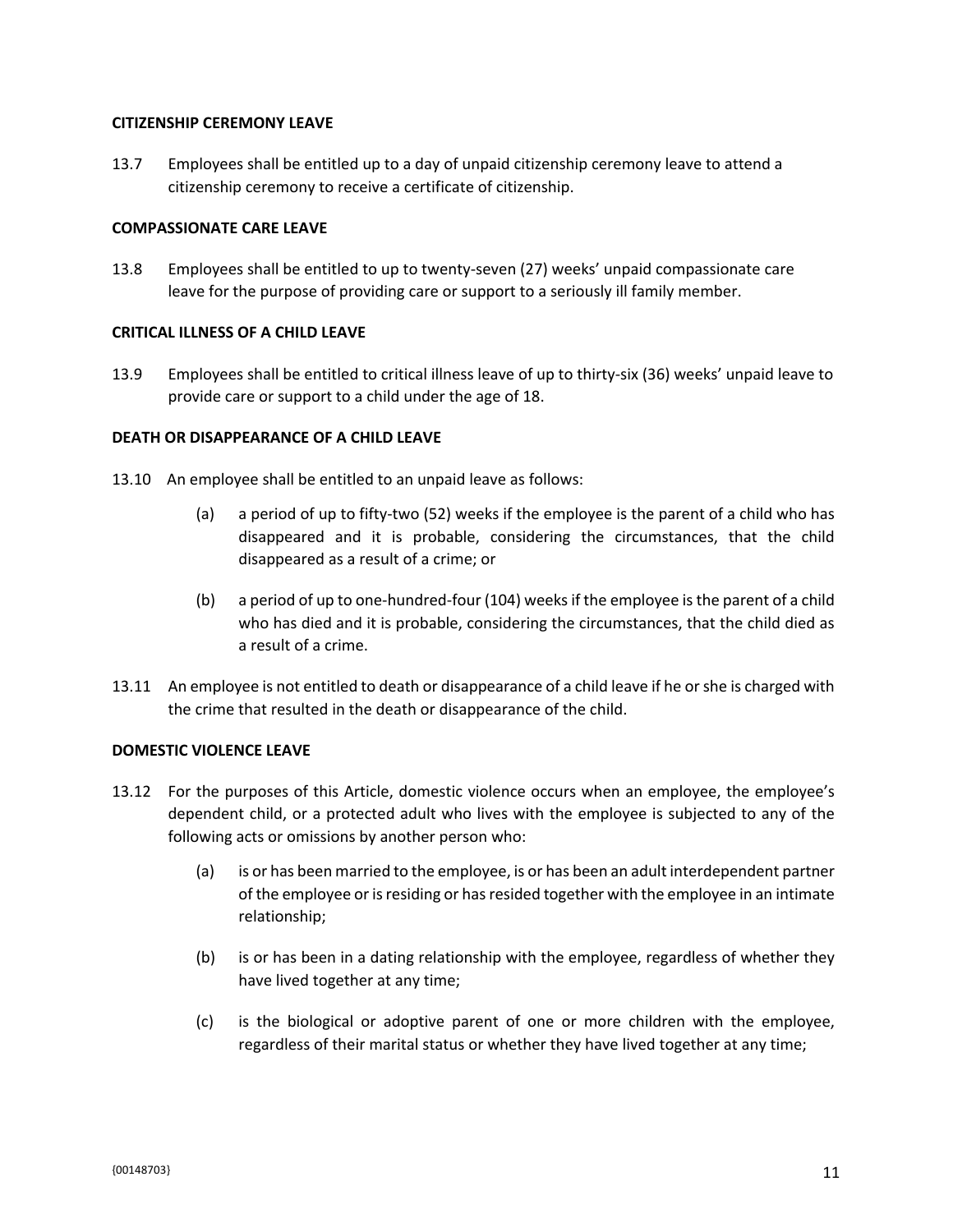- (d) is related to the employee by blood, marriage or adoption or by virtue of an adult interdependent relationship, regardless of whether they have lived together at any time; or
- (e) resides with the employee and has care and custody over the employee pursuant to an order of a court.
- 13.13 The following acts and omissions constitute domestic violence for the purposes of this Article:
	- (a) any intentional or reckless act or omission that causes injury or property damage and that intimidates or harms a person;
	- (b) any act or threatened act that intimidates a person by creating a reasonable fear of property damage or injury to a person;
	- (c) conduct that reasonably, in all circumstances, constitutes psychological or emotional abuse;
	- (d) forced confinement;
	- (e) sexual contact of any kind that is coerced by force or threat of force;
	- (f) stalking.
- 13.14 An employee may take unpaid domestic violence leave, for any length the employee believes is required, for one or more of the following purposes:
	- (a) to seek medical attention for the employee or the employee's dependent child or a protected adult in respect of a physical or psychological injury or disability caused by the domestic violence;
	- (b) to obtain services from a victim services organization;
	- (c) to obtain psychological or other professional counselling for the employee or the employee's dependent child or a protected adult;
	- (d) to relocate temporarily or permanently;
	- (e) to seek legal or law enforcement assistance, including preparing for or participating in any civil or criminal legal proceeding related to or resulting from the domestic violence;
	- (f) any other purpose provided for in the *Alberta Employment Standards Regulation*.
- 13.15 An employee shall endeavour to provide as much notice as reasonably possible of the need for domestic violence leave and the estimated length of the leave.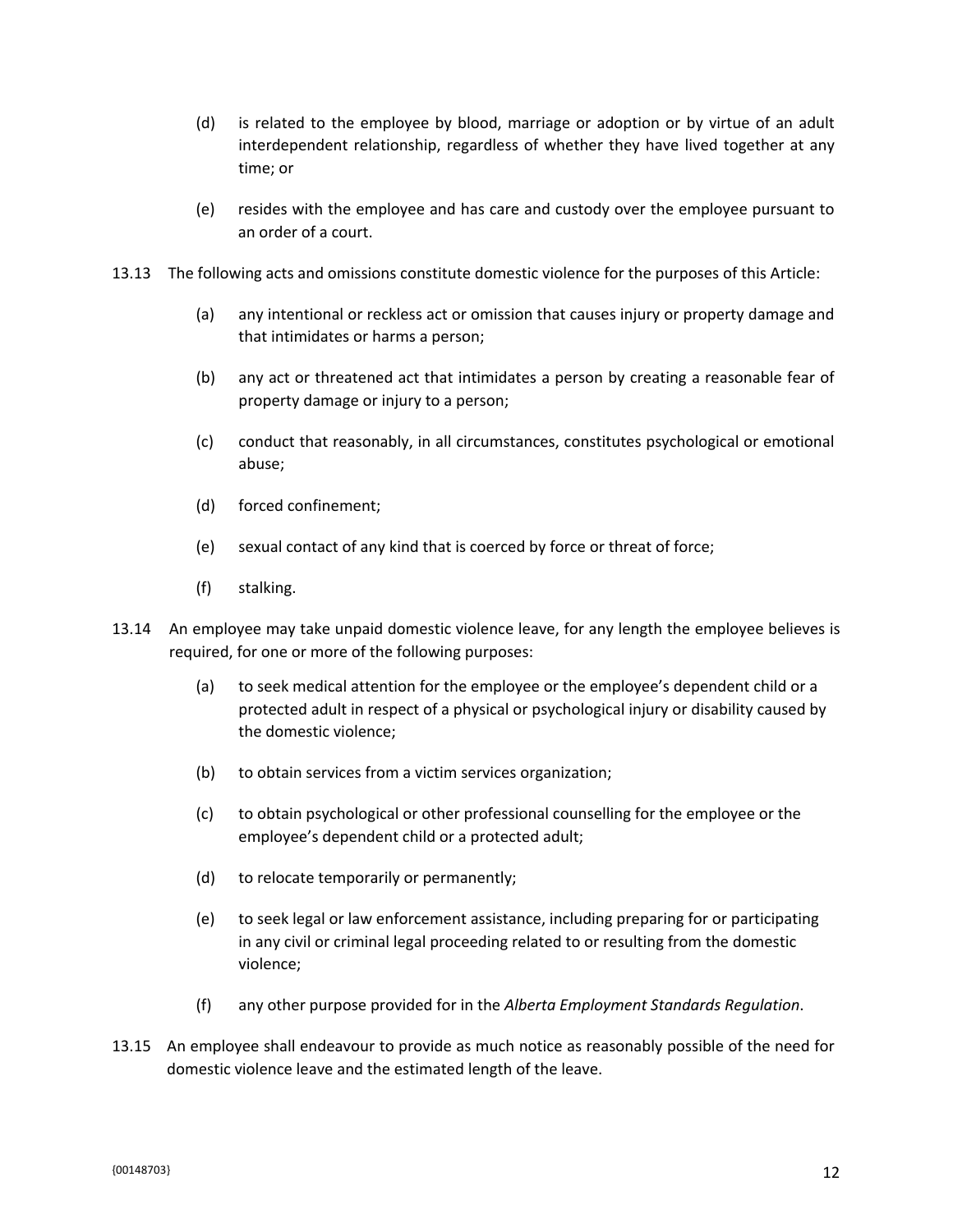#### **LONG TERM ILLNESS AND INJURY LEAVE**

13.16 Employees shall be entitled to unpaid leave due to illness, injury or quarantine. Such leave shall not exceed sixteen (16) weeks in a calendar year.

#### **MATERNITY AND PARENTAL LEAVE**

- 13.17 An employee, upon her written request, will be granted maternity leave to become effective twenty (20) weeks immediately preceding the date of delivery or such shorter period as may be requested by the employee, provided that she commences maternity leave no later than the date of delivery.
- 13.18 Where the pregnancy of an employee interferes with the performance of the employee's duties before the estimated date of delivery, the Employer may request the employee begin medical leave supported by a doctor's certificate.
- 13.19 Maternity leave shall be without pay and benefits.
- 13.20 Maternity leave shall not exceed twenty (20) weeks however may be combined with parental leave entitlements below to provide for a total leave of absence which shall not exceed eightytwo (82) weeks.
- 13.21 A birth mother must take at least six (6) weeks leave after the birth of the child unless the Employer agrees to early resumption of employment and the employee provides proof satisfactory to the Employer that she is fit to resume work and will not endanger her health.
- 13.22 A parent upon their written request, be granted a leave of absence without pay and benefits for a period up to sixty-two (62) weeks for parenting duties following the birth or adoption of a child. For the birth mother, Parental Leave starts immediately following Maternity Leave.
- 13.23 An employee adopting a child must:
	- (a) Make written request for such leave at the time the application for adoption is approved and keeps the Employer advised of the status of the applications; and
	- (b) Provide the Employer with at least one (1) days' notice that such leave is to commence.
- 13.24 An employee intending to take maternity leave and parental leave, shall inform the Employer as to anticipated length the employee intends to take for maternity and/or parental leave.
- 13.25 An employee absent on Parental/Maternity/Adoptive Leave shall provide the Employer with two (2) weeks written notice of readiness to return to work, following which the Employer will reinstate the employee in the same step in the salary scale or provide the employee with alternate work of a comparable nature at no less than the same step in the salary scale and other benefits that accrued to the employee up to the date they commenced the leave.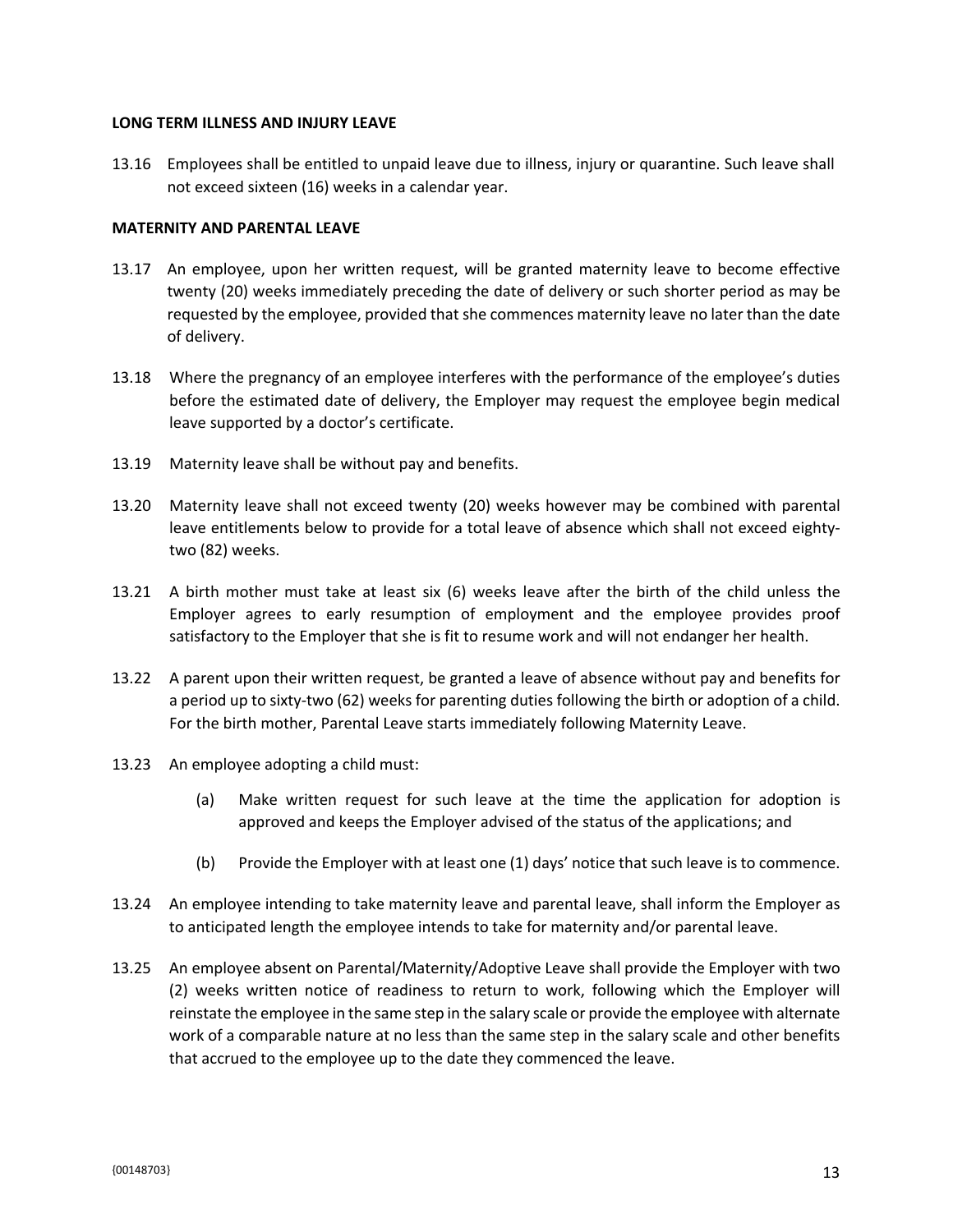- 13.26 Employee will have the option of maintaining their coverage under the Employer benefit plan by pre-paying the cost of those benefits prior to commencing such leave.
- 13.27 Employees who choose not to maintain their benefit coverage under the Employer benefit plan will have their benefits reinstated upon return to work, provided they are still eligible.

#### **PERSONAL AND FAMILY RESPONSIBILITY LEAVE**

- 13.28 Employees shall be entitled to up to five (5) days of unpaid leave in a calendar year for the following purposes:
	- a) the health of the employee; or
	- b) the meeting of family responsibilities in relation to a family member.

#### **RESERVIST LEAVE**

13.29 Employees who are reservists are entitled to unpaid Reservist Leave for deployment and training in the Canadian Armed Forces.

#### **JURY AND MATERIAL WITNESS LEAVE**

13.30 All employees who have been called for jury duty, or who have been summoned or subpoenaed as a witness in any court, except for proceedings to which the employee is a party, shall be granted leave without pay for the duration of that duty. An employee who has been selected to be part of a jury or who has been summoned or subpoenaed as a witness must notify the Employer forthwith.

#### **TIME OFF TO VOTE**

- 13.31 The Employer agrees to provide an employee with at least 3 consecutive hours during open polling hours to entitle the employee to vote in any government election. It is understood that should an employee have 3 consecutive hours available outside of their working hours, the employee shall not be entitled to any time off. Any time off required to provide the employee with three (3) consecutive hours shall be unpaid.
- 13.32 Should an employee require time off to vote, they shall provide their manager with reasonable notice.
- 13.33 An employee shall be entitled to unpaid time off as required in order to attend a band council electoral process.

#### **GENERAL LEAVE OF ABSENCE**

13.34 An employee may request an unpaid leave of absence for any reason. The length of the leave of absence shall be based on the expressed need of the employee. It is understood that the Employer, in its sole discretion, may deny the request for a leave of absence for legitimate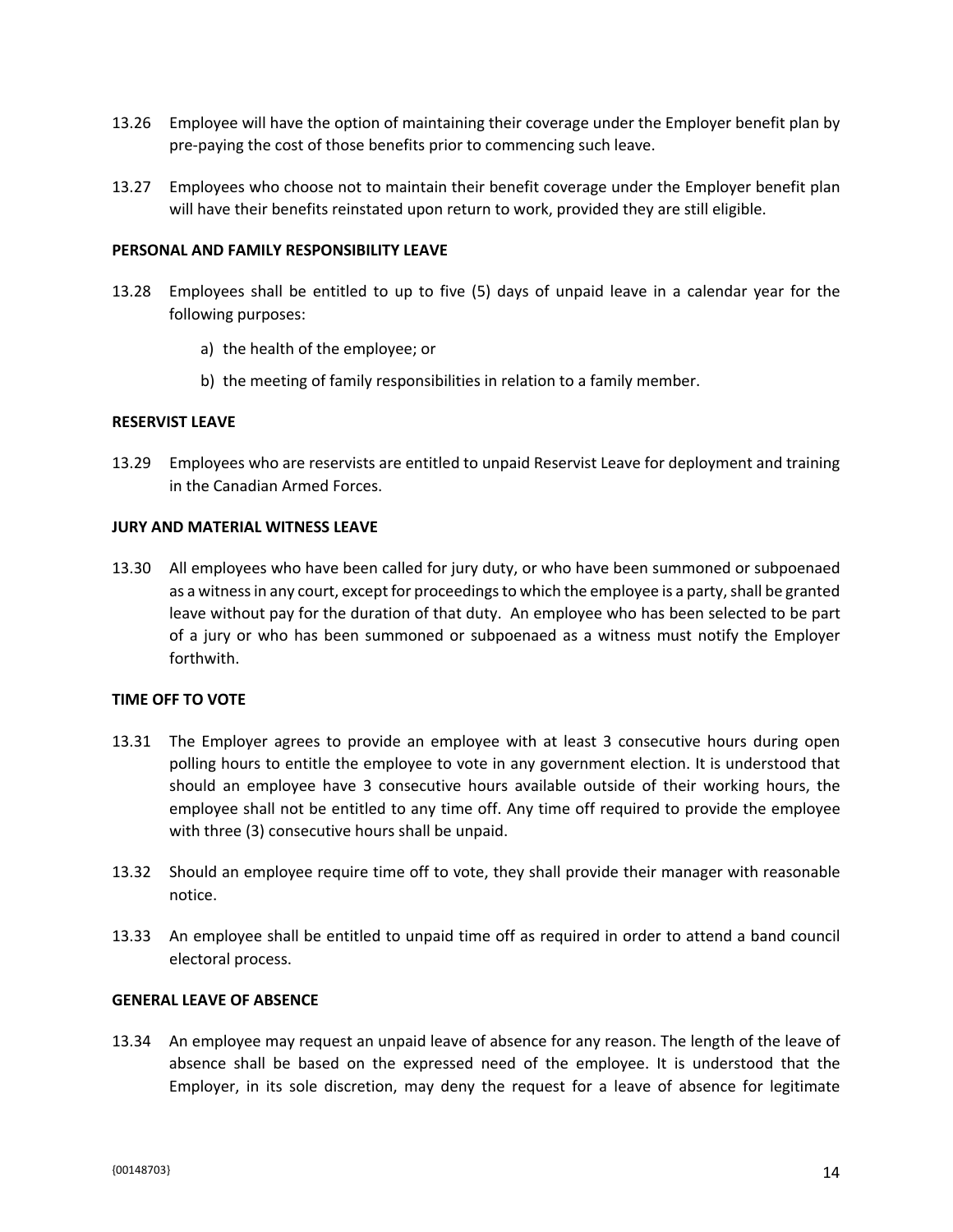operational reasons. It is agreed that an employee shall not be entitled to a leave of absence to cover for a period of incarceration longer than seventy-two (72) hours.

### **UNION LEAVE**

- 13.35 The Union may request a leave of absence for a member(s) to conduct union business. The Employer agrees to grant such leave of absence subject to operational requirements that may exist. The union leave of absence will be with pay. The Union will reimburse the Employer for the wage and benefit cost while an employee is on such union leave.
- 13.36 The Union has the right to elect or otherwise select a negotiating committee. The negotiating committee will consist of no more than one (1) employee per thirty (30) bargaining unit members, with no more than three (3) from any one department/classification.

### **Article 14 – General Holidays**

- 14.1 The Employer recognizes the following statutory holidays:
	- New Year's Day
	- Family Day
	- Good Friday
	- Victoria Day
	- Canada Day
	- Labour Day
	- National Day for Truth and Reconciliation
	- Thanksgiving Day
	- Remembrance Day
	- Christmas Day
- 14.2 Eligibility for and entitlement to general holiday pay shall be in accordance with the *Employment Standards Code.*

### **Faith Observance**

14.3 Each year, an employee may elect to transfer general holidays that are based on the Christian Faith (Good Friday and Christmas Day), to days that are observed as holy days generally recognized by followers of their sincerely-held religious beliefs. The employee may be required to provide confirmation of their affiliation by a confirmed religious leader. All requests to transfer a general holiday(s), for the upcoming year must be made by May 1 of each year. If an employee is hired after May 1, the employee shall not be entitled to transfer general holidays in accordance with this Article until the following year. The Employer shall notify all affected employees by June 1. Requests will not be unreasonably denied and will be subject to the needs of the business as determined by the Employer.

**Memorandum Note: This will apply for Christmas Day of the current calendar year and Good Friday of the following calendar year.**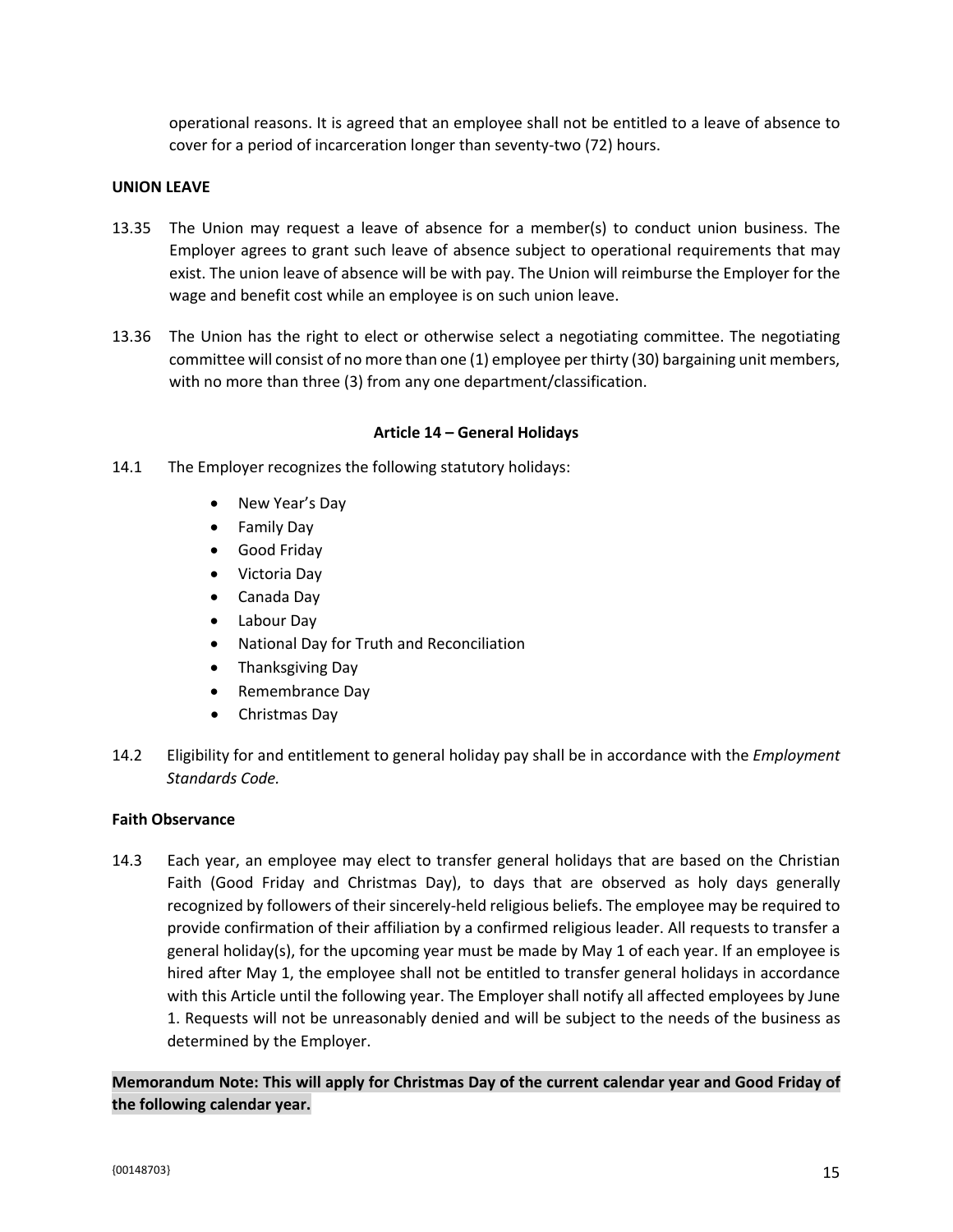#### **Article 15 – Vacations**

15.1 Vacation entitlement, accruals and use of, shall be governed in accordance with the *Employment Standards Code*. Management retains the discretion to schedule vacation based on operational requirements.

| Length of employment | Number of weeks'<br>Annual vacation | Percentage (%) Paid |  |
|----------------------|-------------------------------------|---------------------|--|
| Less than 1 year     | Not Entitled                        | 4%                  |  |
| 1 to 5 years         | 2 weeks                             | 4%                  |  |
| More than 5 years    | 3 weeks                             | 6%                  |  |

### **Article 16 – Vacancies, Layoffs, and Job Postings**

#### **Vacancies**

- 16.1 When the Employer determines it is necessary to fill a vacant position within the scope of this Agreement, the position shall be posted to the Sharevision site and emailed to all employees. Vacancies and job postings will be open to applicants for five (5) calendar days.
- 16.2 The Employer, in its sole discretion, may elect to fill a full-time vacancy or a job posting to a position by transfer. Casual employees will have the right to transfer into an open vacancy or job posting provided they have the skills, qualifications, and ability to perform the job. If no casual employees apply for the vacancy, the Employer will hire an external candidate.
- 16.3 When filling vacancies, if the ability, qualifications, and merit of several candidates are equal, then seniority shall be the determining factor.
- 16.4 When the Employer is filling a supervisory vacancy, current employees shall have the right to apply for such a role, but the Employer reserves the right to hire the most qualified candidate, whether that be an internal or external candidate. Article 16.2 shall not apply to the filling of a supervisory vacancy.

### **Layoffs**

- 16.5 The Employer shall layoff employees in reverse order of classification seniority provided the senior employee possesses the relevant ability, skills and qualifications. Employees may request to transfer to casual status to avoid a layoff.
- 16.6 Casual employees who do not request to work any open shifts in the preceding sixty (60) days shall be deemed to have resigned.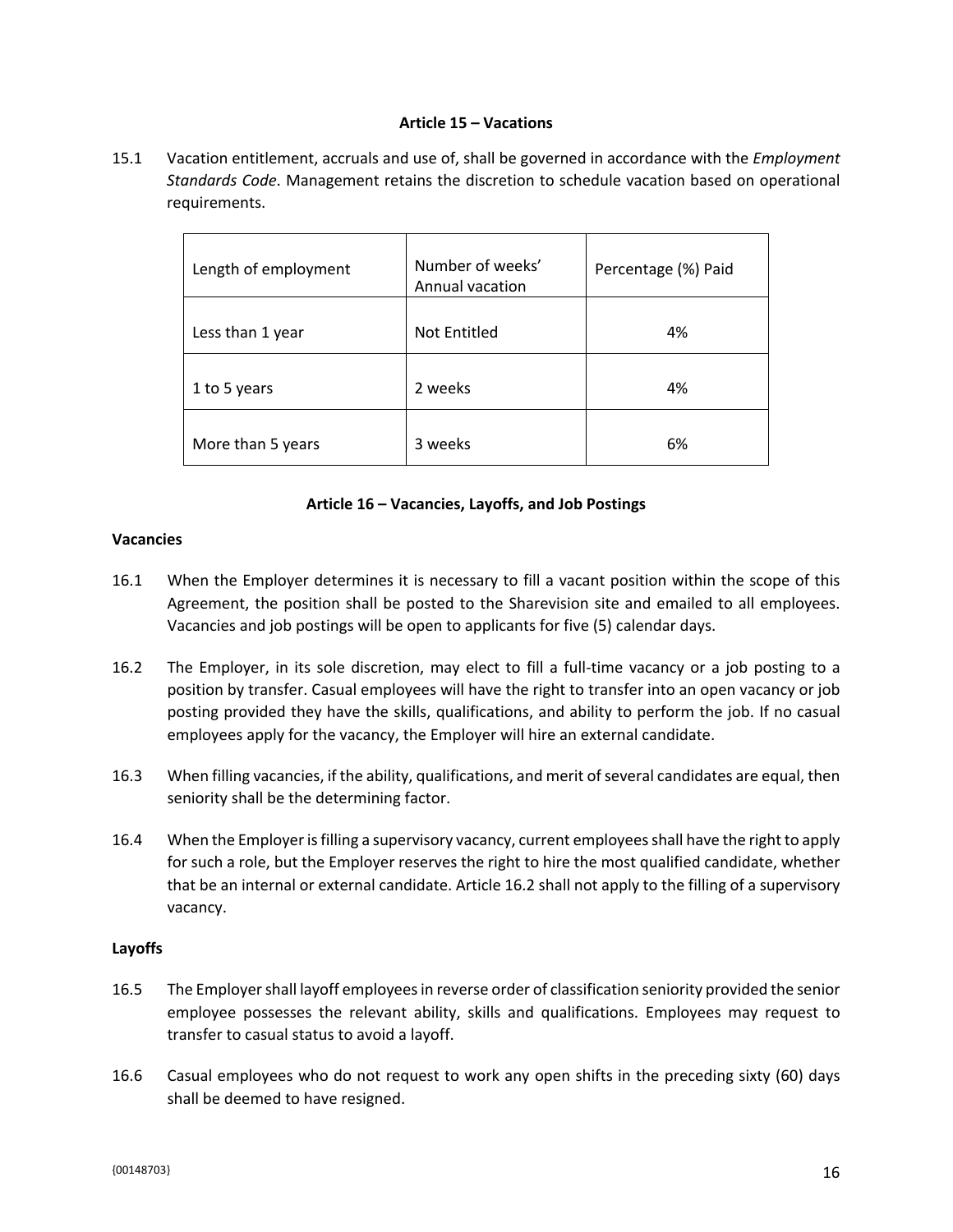16.7 An employee who is laid off shall endeavor to obtain an alternate position by bidding on vacancies in accordance with Article 16.1.

#### **Recall**

- 16.8 Employees on layoff will maintain their official employment start date and have recall rights for twenty-six (26) weeks, after which their employment will be deemed to be terminated and seniority forfeited.
- 16.9 Employees will be recalled in order of seniority provided they have the skills, qualifications, and ability to perform the job.
- 16.10 When an employee is to be recalled to work, the Employer will attempt to contact the employee by telephone. If telephone contact is not made, then a recall notice will be sent by email to the employee's last known email address. It shall be the responsibility of the employee to keep the Employer informed of their current email address and telephone number. If the employee does not respond in person or by telephone to the appropriate manager within seven (7) calendar days of the recall notice being emailed, the employee will lose their recall rights and seniority, and employment will terminate.
- 16.11 No new employee may be hired until those qualified employees on layoff who have previously demonstrated their ability to satisfactorily perform the necessary and required work of the Employer have been given the opportunity of recall.

### **Article 17 – Hours of Work**

- 17.1 The Employer retains the right, in its sole discretion, to schedule hours of work of employees as is necessary to ensure efficient operations and to provide coverage for the determined hours of operation.
- 17.2 Employees shall not be permitted to trade shifts with other employees without consent of Human Resources or its designate.

#### **Communication**

17.3 When an employee schedule is changed, moved to a different house or any other working condition is changed from any result of the person supported or any other reason then the client care manager or any other part of management will notify the employee and explain the rationale for the change.

#### **Regular Work Schedules**

17.4 Employees shall be expected to work a variety of schedules, as determined by the Employer. These shall include 24-hour shifts or other shifts as required to maintain adequate staffing levels, as determined by the Employer.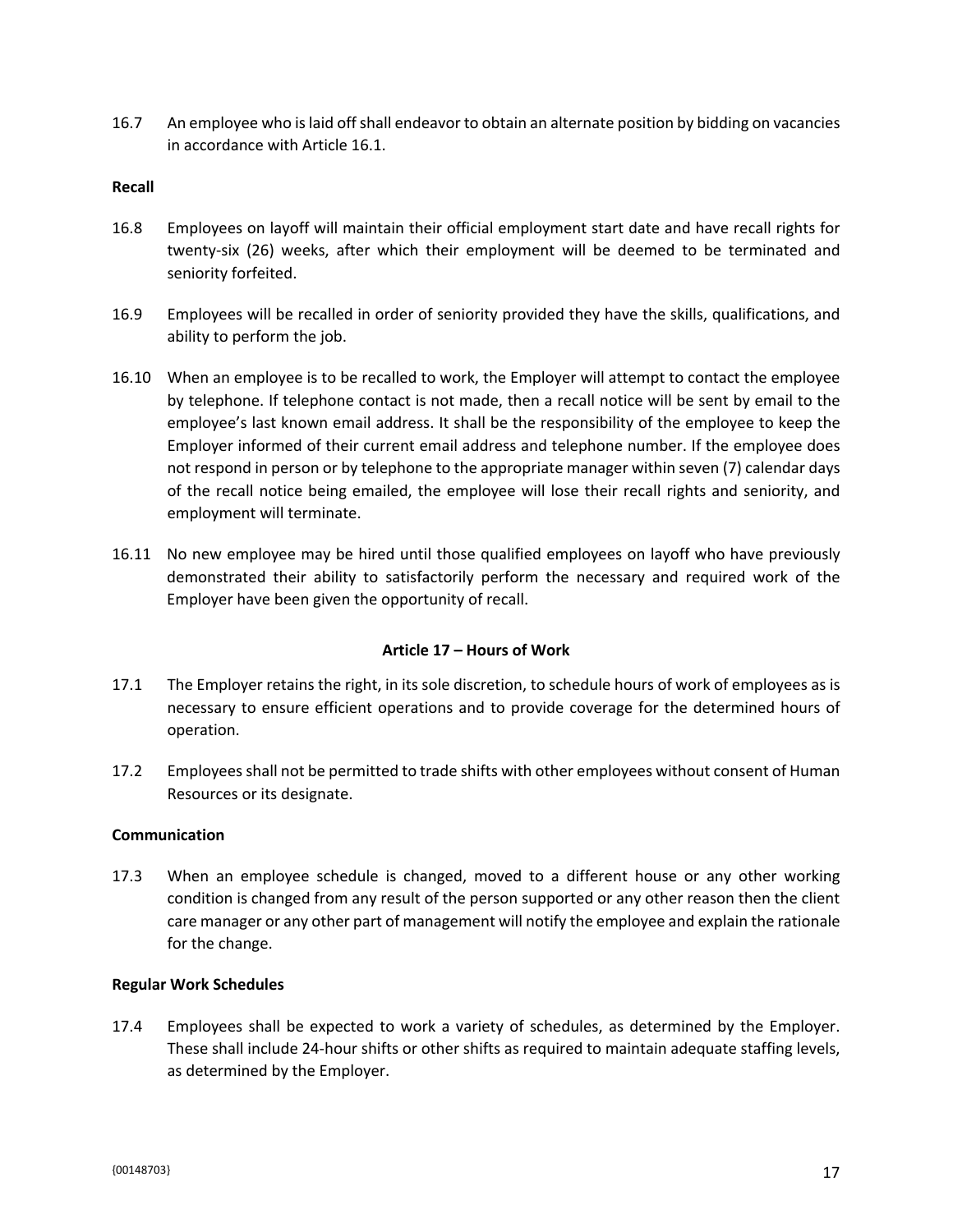17.5 The Employer may designate up to eight (8) hours of any shift as sleep hours. Sleep hours do not count as hours of work for the purposes of calculating overtime in accordance with Article 17.7. Sleep hours are paid at minimum wage.

### **Overtime**

- 17.6 When the needs of the operation require it, employees may be required to work overtime. All overtime must be authorized by management. Employees shall only be compensated for authorized overtime.
- 17.7 Employees shall earn overtime as follows:
	- For employees working a 24-hour shift, twelve (12) hours of each shift are considered regular hours of work for the purposes of calculating overtime. Employees working a 24-hour shift are entitled to overtime on all hours worked exceeding two-hundredsixty-four (264) hours in a month.
	- Employees working shifts less than 24-hours shall earn overtime for all hours worked exceeding twelve (12) hours a day, or two-hundred-sixty-four (264) hours a month, whichever is greater. Any hours designated as sleep time are not used to calculate overtime except where the employee is required to provide service for all or a portion of those hours. In such a situation, the employee is required to notify their client care manager of such an occurrence.
	- The overtime rate shall be one-and-one-half times (1.5x) the employees' regular rate of pay.

### **Open Shifts**

- 17.8 Opens shifts for the purposes of this Article shall be defined as a vacant shift due to an employee absence or a vacant shift as a result of an unclaimed shift rotation. The open shift process below shall not apply to open shifts which occur as a result of an employee absence with less than twelve (12) hours notice to the Employer. In such a circumstance, the Employer will first reach out to casual or full-time employees with familiarity with the client residence or client, failing which it will reach out to full-time employees in accordance with seniority.
- 17.9 When an open shift arises, employees shall have an opportunity to request to work the open shift.
- 17.10 If more than one (1) employee requests to work the same open shift, the Employer will assign the open shift based on the following considerations:
	- (a) Full-time employees will have preference over casual employees;
	- (b) If an employee working the open shift would be likely to result in the employee surpassing the overtime threshold, the employee will not be able to work the open shift;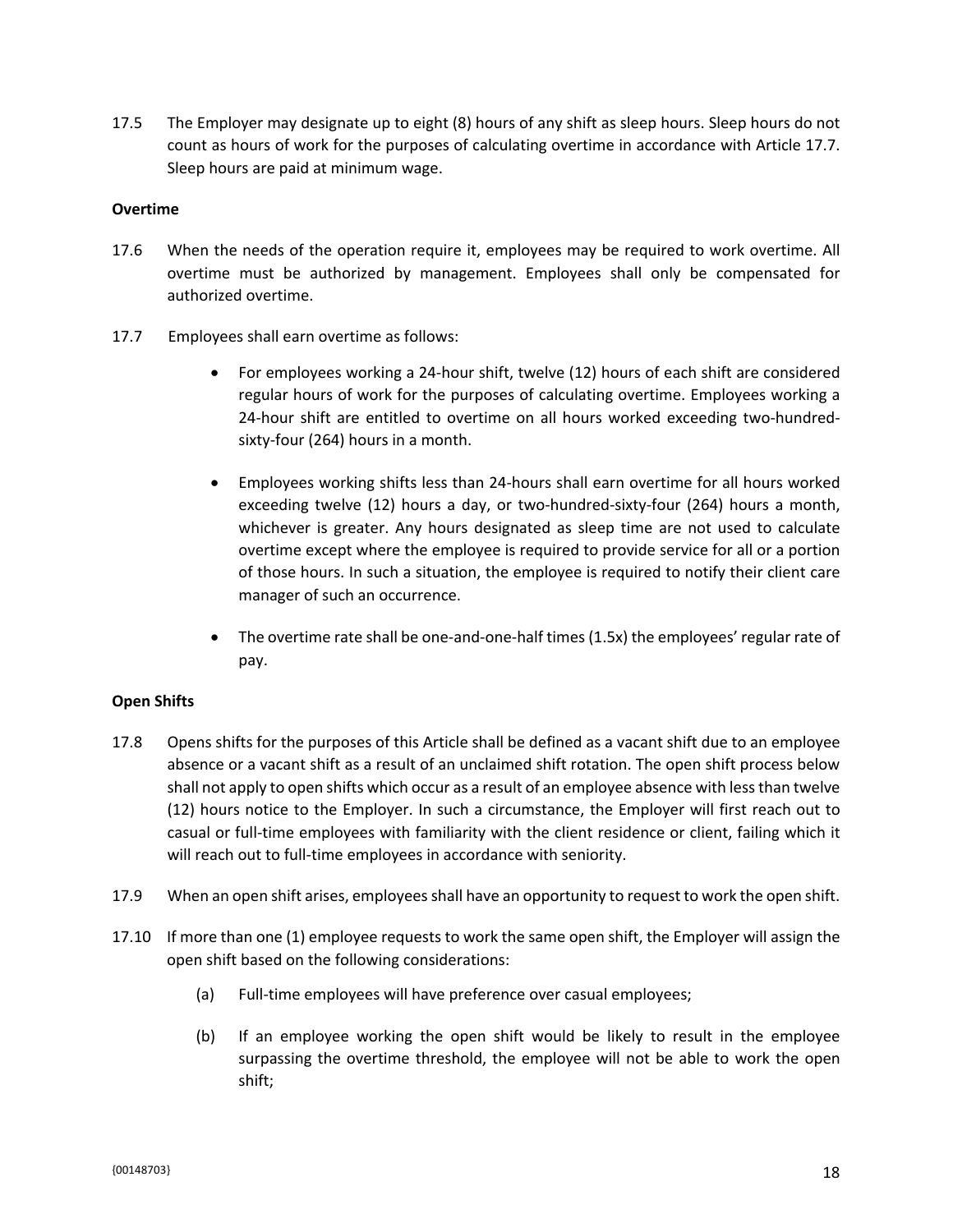(c) If multiple employees are still eligible to work the open shift, then the Employer will give preference to the employee with, in the opinion of the Employer, the most familiarity with the client residence and client.

### **Memorandum Note: Familiarity or experience with clients is defined as having worked with the client or residence within the last 4 weeks.**

(d) If the above factors are equal amongst multiple employees requesting the open shift, then the open shift will be assigned to the employee with the most seniority.

### **Open Shift – Call Ins**

- 17.11 If no full-time employee requests to work the open shift, then the open shift will be assigned to any casual employee who requested the shift. If no employees have requested to work the open shift, then the Employer will attempt to assign the shift to a casual employee, based on familiarity with the client residence and client.
- 17.12 If no casual employee is willing to work the open shift, then the Employer will call full-time employees to work the shift. The call to full-time employees will be based on seniority, with the most senior full-time employee who regularly works in the home called first. If no full-time employees who regularly work in the home are willing to work the open shift, then full-time employees who do not regularly work in the home will be called in order of seniority.
- 17.13 When an open shift is as a result of an unclaimed shift rotation, the Employer reserves the right to declare a vacancy and hire a new employee to fill the unclaimed shift rotation.

### **Article 18 – Meal and Rest Periods**

18.1 Meal and rest periods are to be taken with person supported and/or in the residence. Meal and rest periods are paid time.

### **Article 19 – Wages and Premiums**

### **Rates of Pay**

19.1 The rates of pay set out in Appendix "A" and made part of this Collective Agreement, shall remain in effect for the term of this Collective Agreement.

**Memorandum Note: At the date of ratification, all employees will be placed at the wage scale in Appendix "A" based on their classification and years of service. Employees who are currently earning more than what they would be entitled to under the wage scale will be "red circled" at their current wage rate until such time as they are entitled to an increase to the next step in the wage scale because of an increase in years of service.**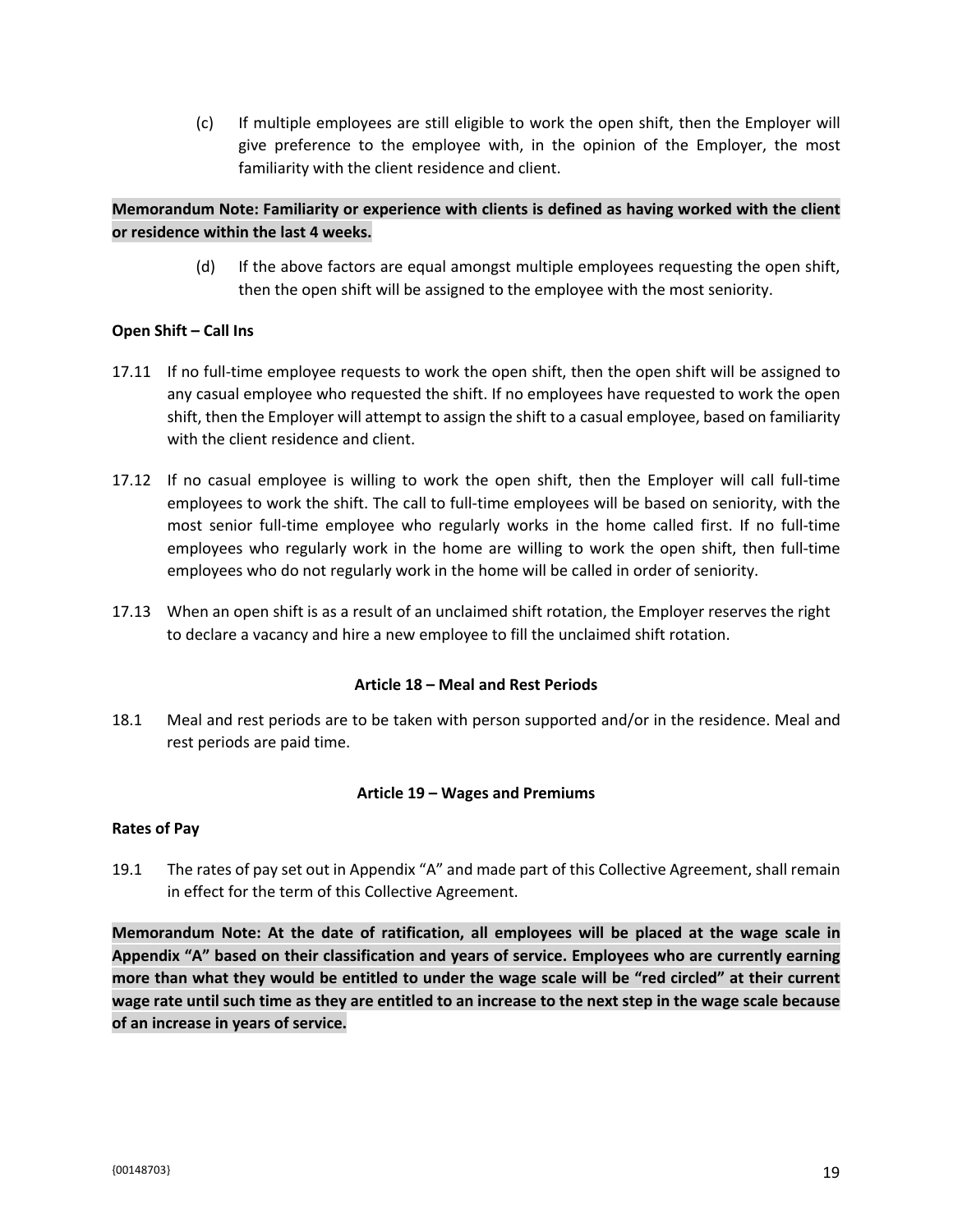#### **Premiums**

- 19.2 Employees shall be entitled to receive an Awake Overnight Premium of \$1.00 per hour for all awake overnight hours, defined as non-sleep hours during the following times:
	- 11 pm to 6 am Monday to Friday; and
	- 11 pm to 7 am Saturday, Sunday, and Statutory Holidays.
- 19.3 Employees shall be entitled to receive an Inconvenience Premium of \$0.25 per hour for all awake hours worked in a shift where the Employer requires the employee to change support home location after the start of the employee's shift.
- 19.4 The Employer and Union agree that the above mentioned premiums only apply when the employee is earning their regular rate of pay and will not apply when this Collective Agreement identifies a different rate of pay (ie sleep hours, non-scheduled training hours, non-scheduled staff meeting hours, etc.).

#### **Out of Province Work Assignment**

- 19.5 An employee who agrees to an out of province work assignment shall be entitled to the following:
	- Paid travel and accommodation expenses, in accordance with Employer policy;
	- A \$75.00 per day spending allowance for eligible expenses in accordance with Employer policy. The employee must submit receipts for all expenses incurred, and must return the portion of the allowance that is not utilized at the completion of the assignment, in accordance with Employer policy; and
	- An Out of Province premium of \$0.25 per hour for all awake hours worked.

### **Training**

- 19.6 Employees will be eligible for an annual bonus, payable in January of the following year, for completing and being up-to-date on all required and available training/certifications by December 24 of the calendar year. The bonus will be in the following amount:
	- For employees with 0 to 3 years of service: \$100.00
	- For employees with greater than 3 years of service: \$150.00

### **Attendance at Mandatory Staff Meetings**

19.7 When an employee is required to attend a staff meeting outside their scheduled hours of work, the employee will be paid the minimum wage.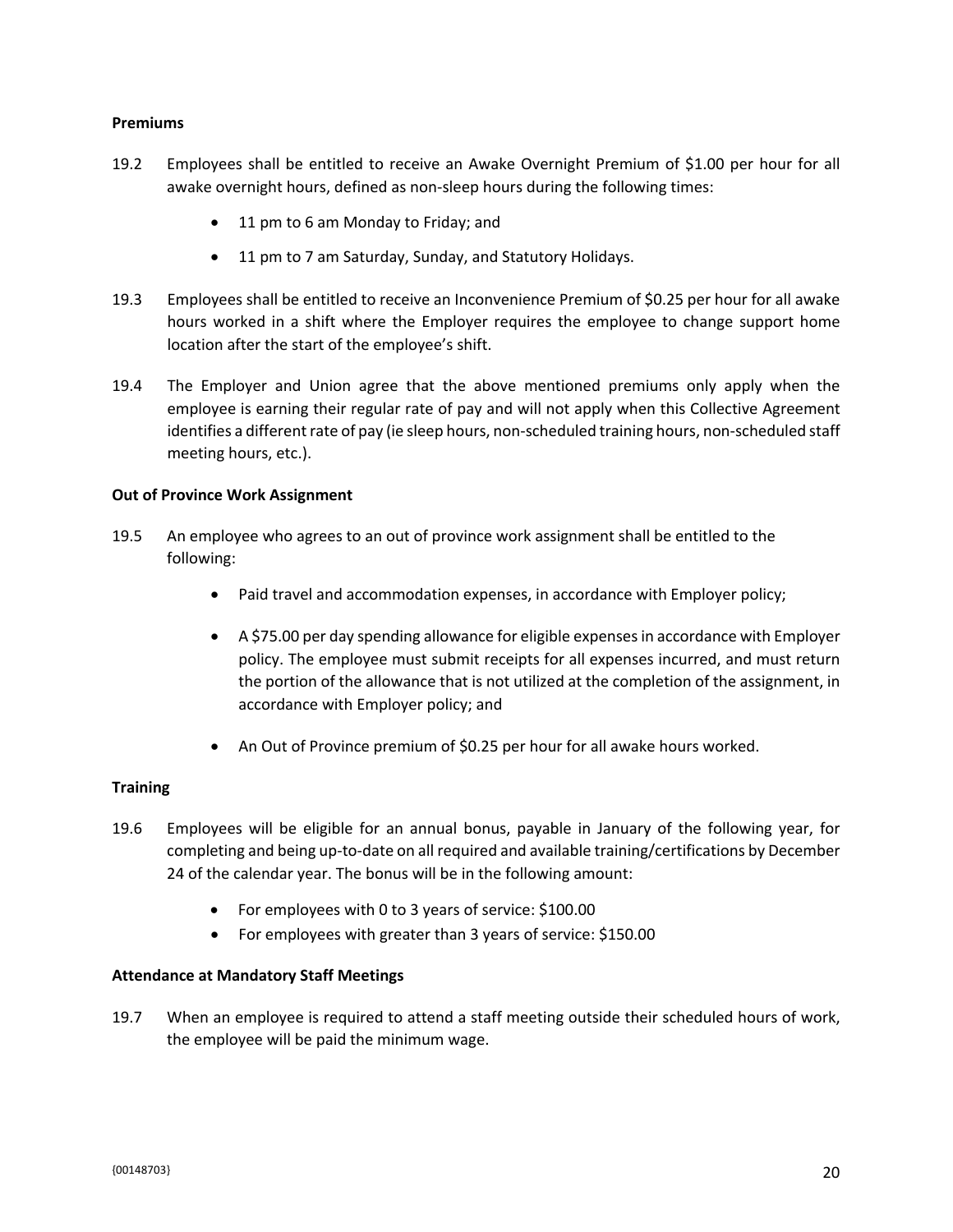#### **Article 20 – Benefits and Paid Time Off**

- 20.1 All employees who maintain an average of thirty-two (32) hours a week of work (averaged over the previous four (4) weeks), who have completed three (3) months employment with the Employer, shall be entitled to participate in the Employer's benefit plans and shall be enrolled on their three (3) month anniversary date.
- 20.2 The Employer and the Union agree to pay the following contributions towards covering an employee's benefit premiums:
	- The Employer will pay 60% of benefit premiums, the employee will pay 40%.
	- If an employee opts out of the health and dental portion of the benefits, by showing proof of coverage under a different plan of insurance, the employee will pay 100% of the premium.

### **Paid Time Off**

- 20.3 Employees shall be eligible to earn paid time off at the following rates:
	- Employees who have completed six (6) months of service but who have less than two (2) of service will be eligible to earn twenty-four (24) hours of paid time off per year.
	- Employees who have completed two (2) years of service but who have less than five (5) years of service will be eligible to earn thirty-two (32) hours of paid time off per year.
	- Employees who have completed five (5) or more years of service will be eligible to earn forty (40) hours of paid time off per year.
- 20.4 Paid time off will be paid at an employee's regular awake time rate of pay.
- 20.5 All paid time off hours must be used in accordance with the Employer policy and will not be paid out at the termination of employment. Paid time off hours shall not carry over into the following calendar year.

### **Article 21 – Health and Safety**

- 21.1 The Employer and the Union recognize employees' right to working conditions which show respect for their health, safety and physical well-being.
- 21.2 The parties recognize that the maintenance and development of the employee's general wellbeing constitute common objectives. Consequently, all efforts shall be deployed to prevent and correct any situation and any conduct liable to compromise the health and safety of employees, or which deteriorates the work environment.
- 21.3 An employee shall be entitled to refuse unsafe work in accordance with the process outlined in the *Occupational Health and Safety Act.*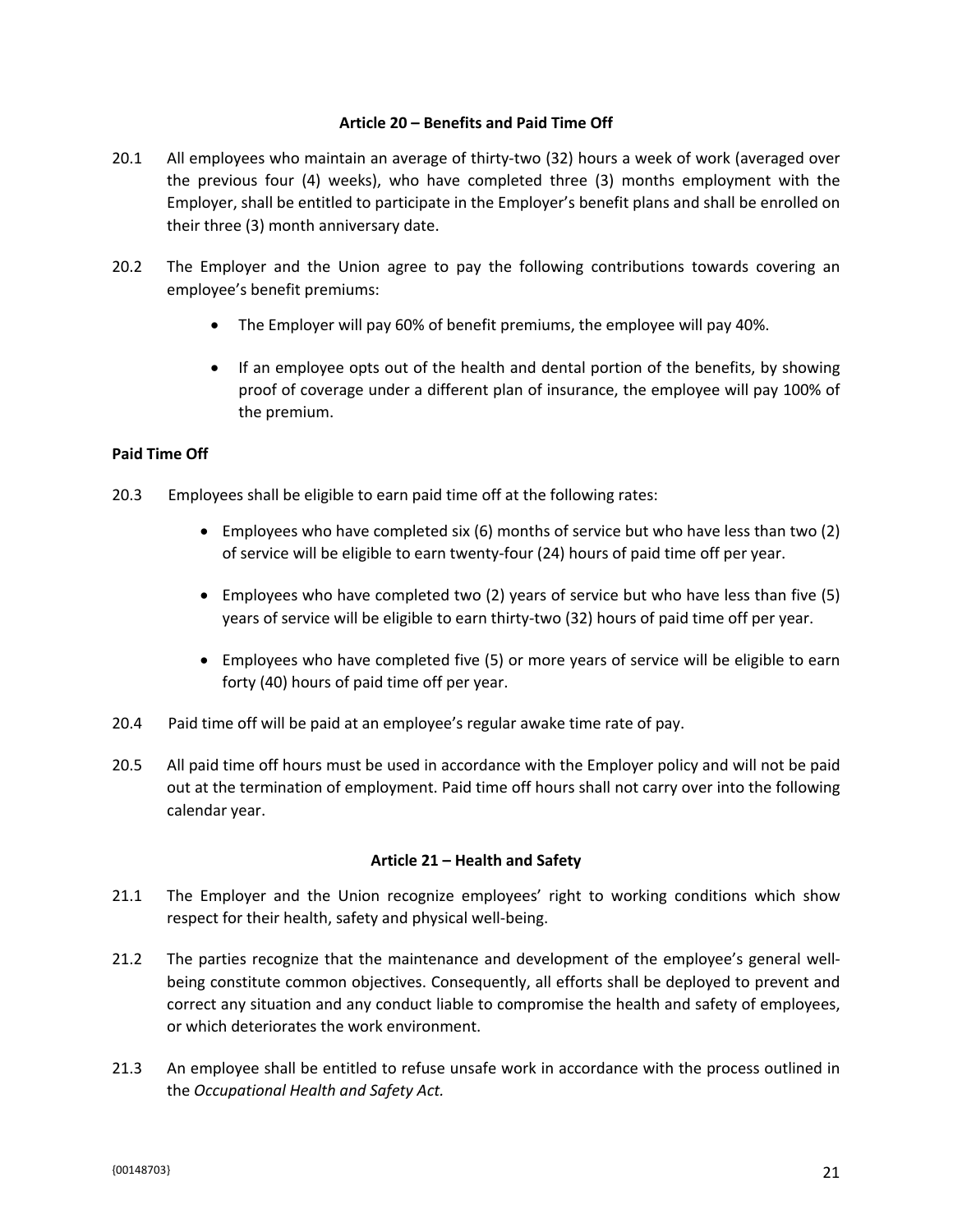- 21.4 The Employer will reimburse employees for cleaning, repair or replacement costs if their personal property necessary to be brought to work (glasses, clothing, cars, etc.) is damaged, soiled or destroyed by supported individuals and for which the employee has no insurance. The employee must report the damage and submit a request for reimbursement within five (5) calendar days of the damage occurring and the Employer must be reasonably satisfied that the damage occurred at the workplace.
- 21.5 No employee shall use their personal vehicle to transport a supported individual.

### **Memorandum Note: The Employer will continue their policy of covering the cost of vehicle damage while a vehicle is parked at a residence.**

#### **Safety and Health Committee**

- 21.6 A committee will be established to consider matters of occupational health and safety.
- 21.7 The committee shall meet at least monthly or more frequently if required by either party at a mutually acceptable hour and date.
- 21.8 The Safety and Health Committee will be comprised of one (1) union representative for every thirty (30) members, up to four (4) individuals appointed by the Union and up to an equal amount on behalf of the Employer. The basic rate of pay for any lost time will be paid to such employees for time spent in attendance at a meeting of the committee.

#### **Workers Compensation**

- 21.9 An employee involved in an accident or illness as a result of work for the Employer must report such accident and/or illness immediately to the Employer.
- 21.10 In the even an employee is injured due to an event arising out of, and in the course of employment, if medically possible, the injured employee will fill out a notice of injury form, as soon as possible and the employee shall provide the completed form to the Employer management representative on site. A copy of the completed form shall be provided to the injured employee immediately following the report of the incident. The notice of injury form will be in compliance with the *Workers Compensation Act*.
- 21.11 If the illness or injury is such that the employee cannot report for work on their next or subsequent shifts, they must notify the Employer prior to the start of the shift(s) indicating the necessity for and expected amount of time away from the workplace.
- 21.12 Workers compensation benefits shall be paid directly to the employee. The Employer agrees to ensure an employee suffers no loss of regular pay during a shift where they are injured and seek and obtain medical care.
- 21.13 The Employer recognizes the Union provides WCB assistance to its members and will assist the Union in doing so.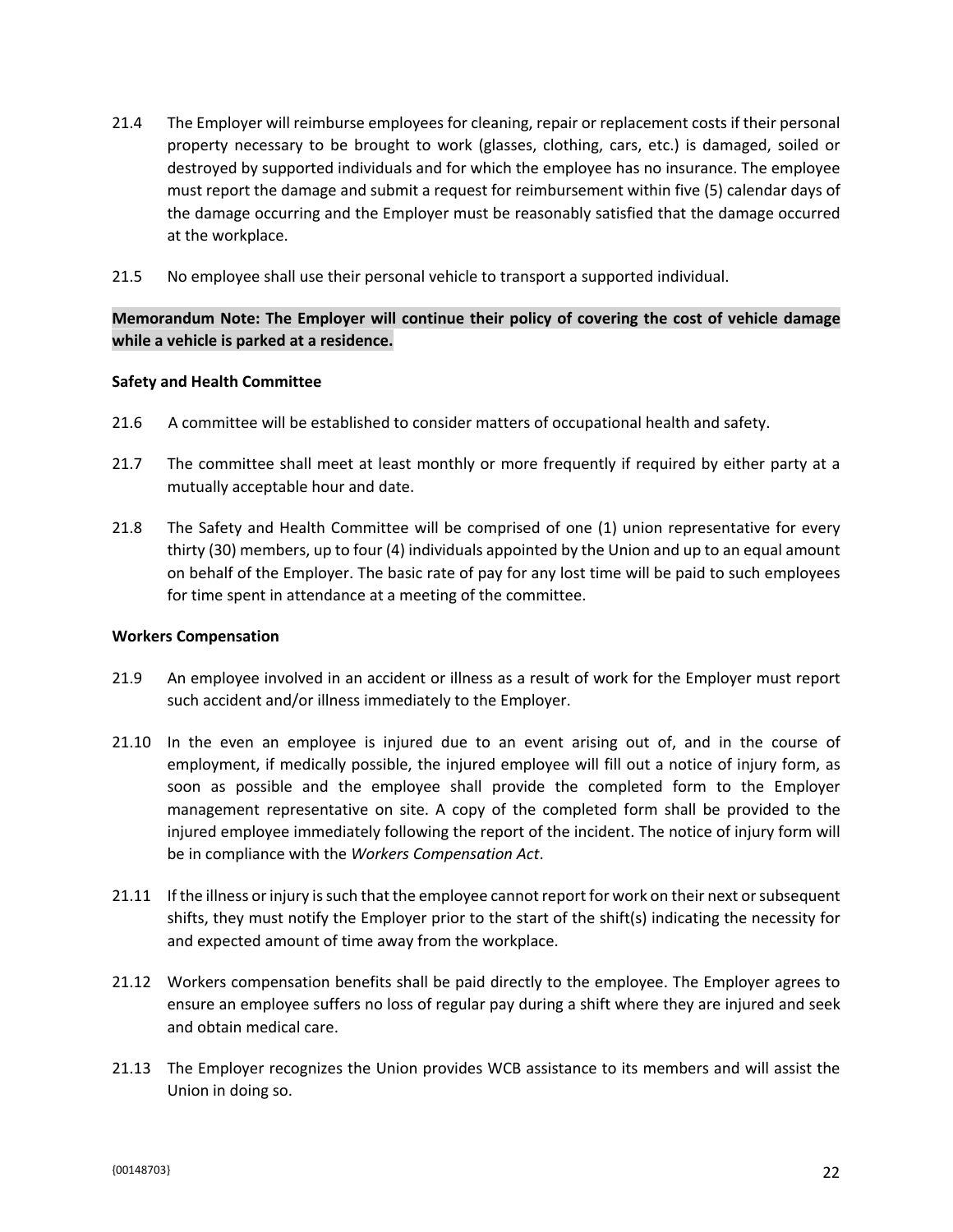#### **Dignity and Respect**

- 21.14 The Employer agrees that in all circumstances, employees shall be treated with dignity, respect and fairness.
- 21.15 It is agreed that all employees have the right to a safe workplace, including all reasonably necessary safety equipment and protection from patrons, customers, or clients of the Employer.
- 21.16 Employees shall report and communicate all instances of client aggression, improper PPE, threats of violence or any other incident to their client care manager immediately.
- 21.17 The Employer, in exercising its responsibility, endeavors at all times to provide a work environment that is supportive of both productivity and the personal goals, dignity and selfesteem of every employee. The Employer acknowledges that most individuals in care do not have the legal, emotional, cognitive or social capacity to knowingly engage in harassment or abuse. Individuals in care may be involved in acts of mistreatment or aggression towards others, including employees, community members and other vulnerable persons. Employees shall bring to the attention of the employer, conduct from a supportive individual that is unacceptable, the Employer shall discuss the behaviour with the employee and provide options to remedy the unacceptable behaviour, if necessary. It is essential that employees have access to the following tools and information to enhance safety for these circumstances:
	- (a) Training prior to work with clients (Crisis Intervention Training, , General Orientation, House Orientation, Job Shadowing, Access to Risk Assessments for each person in care)
	- (b) Emergency on Call Support Phone Service
	- (c) Ongoing assessments for individuals in care (psychiatry appointments, access to mental health supports, ongoing med reviews, review of reporting, behavioral assessments, tracking and interventions, managerial participation in staff meetings, on site visitsvarious professionals) posted in Sharevision as Consultation Forms
	- (d) Access to Employer-based debriefing
	- (e) Health and Safety Coordinator available to receive reports/concerns
	- (f) Coordinated approach between HR and Client Care to review appropriate staff-client fit
	- (g) Individualized Client Care lead orientation for individuals who have complex behavioral needs

#### **Article 22 – Separation of Employment**

22.1 If an employee is terminated, discharged or resigns, they shall receive their final paycheque, including all monies owing to them, in accordance with the *Employment Standards Code*, as amended.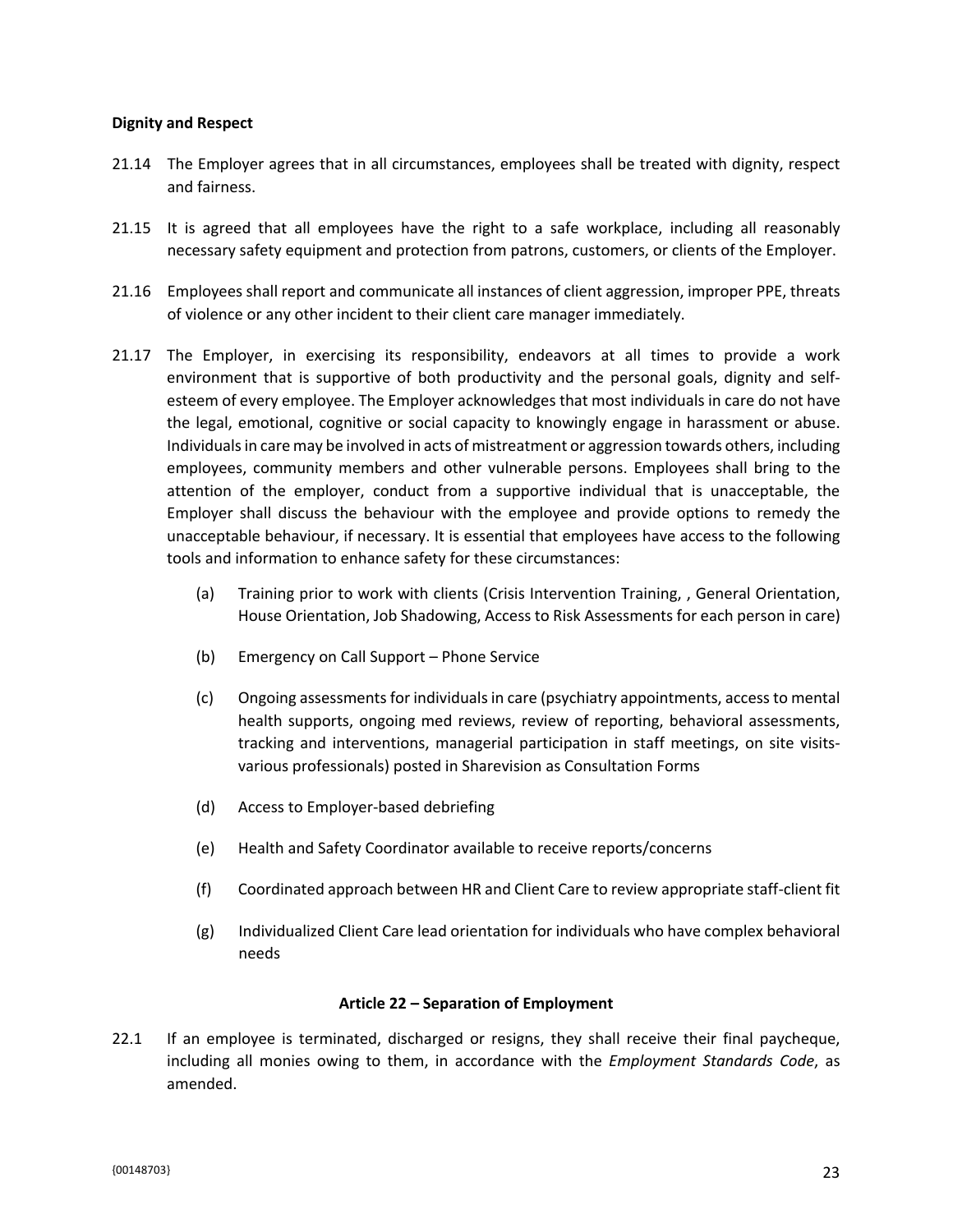#### **Article 23 – Effective Date and Duration of the Agreement**

- 23.1 This Agreement shall be effective from March 6, 2022 and shall be valid until March 5, 2025 and thereafter from year to year unless a written notice is given by either party not less than sixty (60) days, nor more than one hundred twenty (120) days prior to the expiration of the term of this Agreement, of their desire to terminate this Agreement or renegotiate a revision thereof, in which case this Agreement shall remain in effect without prejudice to any retroactive clause of a new Agreement until negotiations for revision or amendments hereto have been concluded and a new Agreement superseding this Agreement has been duly executed.
- 23.2 This Agreement is subject to ratification and is effective on the first pay-cycle following ratification, unless otherwise set out in the Memorandum of Agreement.

Signed at Edmonton, Alberta on the \_\_\_\_\_ day of \_\_\_\_\_\_\_\_\_\_\_\_, 20\_\_\_\_\_.

\_\_\_\_\_\_\_\_\_\_\_\_\_\_\_\_\_\_\_\_\_\_\_\_\_\_\_\_ \_\_\_\_\_\_\_\_\_\_\_\_\_\_\_\_\_\_\_\_\_\_\_\_\_\_\_\_\_

\_\_\_\_\_\_\_\_\_\_\_\_\_\_\_\_\_\_\_\_\_\_\_\_\_\_\_\_ \_\_\_\_\_\_\_\_\_\_\_\_\_\_\_\_\_\_\_\_\_\_\_\_\_\_\_\_\_

On behalf of the Employer: On behalf of the Union:

 ${00148703}$  24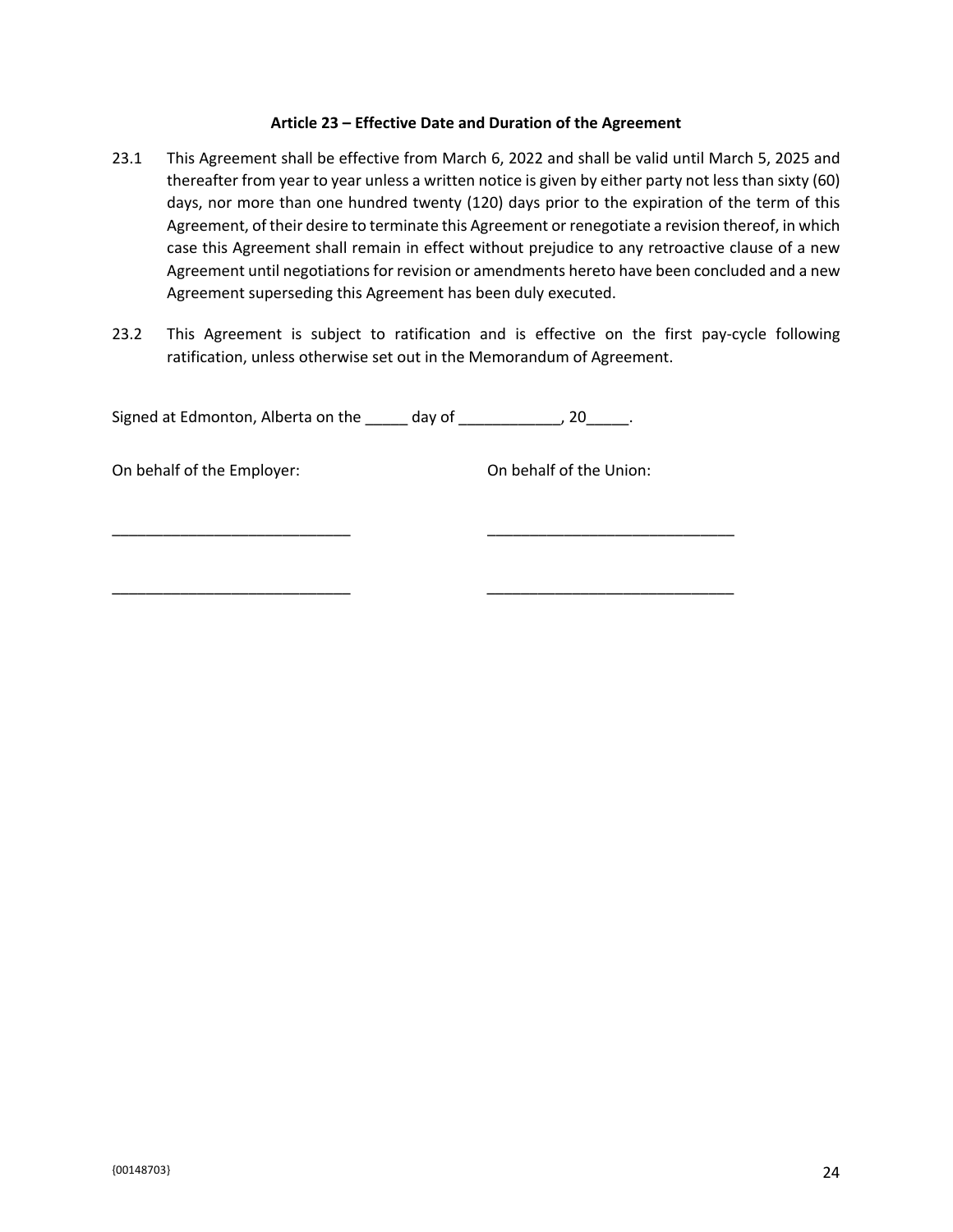## **Appendix "A" – Rates of Pay**

| Classification | <b>Start</b>                                             | $1+$  | $2+$  | $3+$  | 4+    | 5+    | 6+    |  |
|----------------|----------------------------------------------------------|-------|-------|-------|-------|-------|-------|--|
| <b>CSW</b>     | 17.00                                                    | 17.55 | 18.10 | 18.65 | 19.20 | 19.75 | 20.30 |  |
| <b>BSW</b>     | 19.75                                                    | 20.30 | 20.85 | 21.40 | 21.95 | 22.50 | 23.05 |  |
| <b>HCA</b>     | 21.00                                                    | 21.55 | 22.10 | 22.65 | 23.20 | 23.75 | 24.30 |  |
| <b>SHS</b>     | 21.25                                                    | 21.80 | 22.35 | 22.90 | 23.45 | 24.00 | 24.55 |  |
| Casual         | Casual employees will earn the wage rate associated with |       |       |       |       |       |       |  |
|                | the classification for the open shift they are covering. |       |       |       |       |       |       |  |

Notes:

- An employee working an open shift outside their current classification, provided they are qualified to do so, shall earn the rate of pay, at the appropriate seniority increment, associated with the open shift.
- There shall be no casual supervisors.